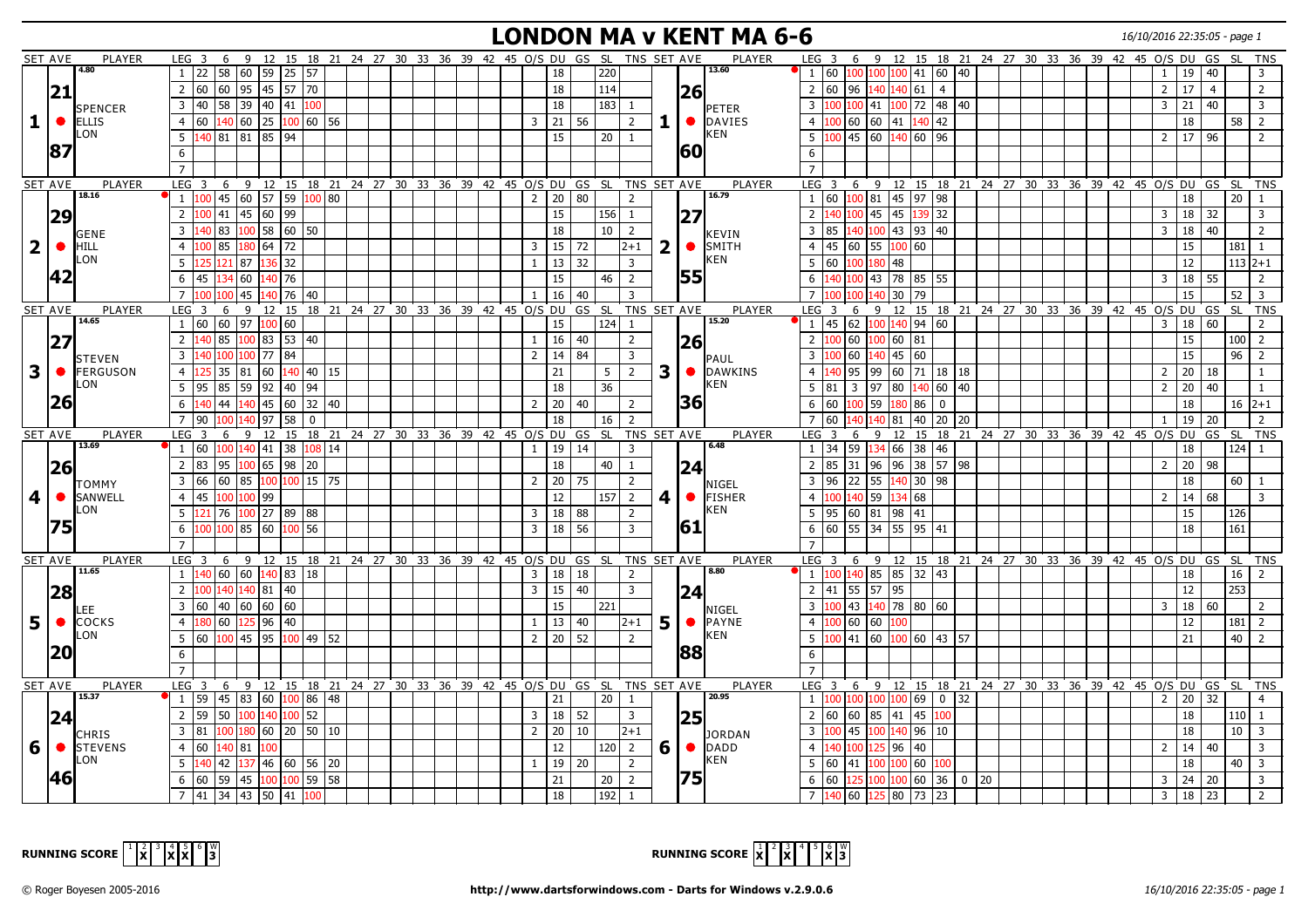### **LONDON MA v KENT MA 6-6** 16/10/2016 22:35:07 - page 2

| SET AVE          |           | <b>PLAYER</b>          | 6<br>LEG <sub>3</sub>                                       |          | 9 12 15 18 21 24 27 30 33 36 39 42 45 0/S DU GS SL             |        |                                            |             |                |  |  |                |                 |                         |                | TNS SET AVE                   |                |           | <b>PLAYER</b>              | LEG <sub>3</sub> | 6                                            |              |                                |                 |                |  |  | 9 12 15 18 21 24 27 30 33 36 39 42 45 0/S DU GS   |                |                     |                | - SL            | <b>TNS</b>                   |
|------------------|-----------|------------------------|-------------------------------------------------------------|----------|----------------------------------------------------------------|--------|--------------------------------------------|-------------|----------------|--|--|----------------|-----------------|-------------------------|----------------|-------------------------------|----------------|-----------|----------------------------|------------------|----------------------------------------------|--------------|--------------------------------|-----------------|----------------|--|--|---------------------------------------------------|----------------|---------------------|----------------|-----------------|------------------------------|
|                  |           | 10.87                  | 43<br>$\mathbf{1}$                                          |          | 140 85 60 87                                                   |        | 36 40                                      |             |                |  |  |                | 21              |                         | 10             | -1                            |                |           | 8.19                       |                  | $1 \mid 45 \mid 55 \mid 60 \mid 60$          |              |                                | $100$ 26 139 16 |                |  |  |                                                   |                | 22                  | 16             |                 | 2                            |
|                  | 24        |                        | $\overline{2}$<br>45<br>140                                 |          | $100\vert 121\vert 63\vert 24\vert 6\vert 2$                   |        |                                            |             |                |  |  | $\mathbf{1}$   | 22              | $\overline{2}$          |                | $\overline{3}$                |                | 22        |                            | 2 68             |                                              |              | $85 \ 60 \ 30 \ 92 \ 100 \ 46$ |                 |                |  |  |                                                   |                | 21                  |                | 20              | <sup>1</sup>                 |
|                  |           | <b>TONY</b>            | 3<br>45                                                     | 140 60   | 100 94                                                         |        | 62                                         |             |                |  |  | $\overline{3}$ | 18              | 62                      |                | $\overline{2}$                |                |           | <b>VINCE</b>               | $\overline{3}$   |                                              |              | $140$ 60 100 35 30             |                 |                |  |  |                                                   |                | 18                  |                | $\overline{36}$ | $\overline{3}$               |
| <b>7</b> I       | $\bullet$ | <b>HAMIT</b>           | 4                                                           |          | 100 60 60 90 50 0 20                                           |        |                                            |             |                |  |  | $\mathbf{1}$   | $\overline{22}$ | 20                      |                | $2^{\circ}$                   | $\overline{7}$ |           | $\bullet$ WALSH            | $\overline{4}$   | 55                                           |              | 60   140   27   60   44        |                 |                |  |  |                                                   |                | 21                  |                | $108$   1       |                              |
|                  |           | LON                    | 5                                                           |          | 55  85  78  84  54  20                                         |        |                                            |             |                |  |  | $\mathbf{1}$   | $19 \mid 20$    |                         |                | $\mathbf{1}$                  |                |           | KEN                        |                  | 5 86 85 82 85 50 77 20                       |              |                                |                 |                |  |  |                                                   |                | 21                  |                | 16              |                              |
|                  | 146       |                        |                                                             |          |                                                                |        |                                            |             |                |  |  |                |                 |                         |                |                               |                | 57        |                            | 6                |                                              |              |                                |                 |                |  |  |                                                   |                |                     |                |                 |                              |
|                  |           |                        | 6                                                           |          |                                                                |        |                                            |             |                |  |  |                |                 |                         |                |                               |                |           |                            |                  |                                              |              |                                |                 |                |  |  |                                                   |                |                     |                |                 |                              |
|                  |           |                        |                                                             |          |                                                                |        |                                            |             |                |  |  |                |                 |                         |                |                               |                |           | <b>PLAYER</b>              | LEG <sub>3</sub> |                                              | - 9          |                                |                 |                |  |  |                                                   |                |                     |                | SL SL           |                              |
| SET AVE          |           | PLAYER<br>15.89        | LEG <sup>3</sup><br>  1  60  85   <mark>140  100</mark>  60 |          | 6 9 12 15 18 21 24 27 30 33 36 39 42 45 0/S DU GS SL           |        |                                            |             |                |  |  |                | 15              |                         | 56             | TNS SET AVE<br>$\overline{2}$ |                |           | 14.91                      |                  | 6<br>1 140 140 100 57 64                     |              |                                |                 |                |  |  | 12 15 18 21 24 27 30 33 36 39 42 45 0/S DU GS     |                | $2 \mid 14 \mid 64$ |                |                 | <b>TNS</b><br>$\overline{3}$ |
|                  |           |                        | 57<br>$\overline{2}$                                        |          |                                                                |        | 18                                         |             |                |  |  |                |                 |                         |                | $\overline{3}$                |                |           |                            | $2 \mid 78$      | 60                                           | 140 26       |                                | 99 80           |                |  |  |                                                   |                | 18                  |                |                 |                              |
|                  | 29        |                        | 128                                                         |          | $-40$ 128 18                                                   |        |                                            |             |                |  |  | $\mathbf{1}$   | 16              | 18                      |                |                               |                | 31        |                            | 3 60             |                                              |              |                                |                 |                |  |  |                                                   |                |                     |                | $18$   1        |                              |
|                  |           | CONAN                  | $\overline{3}$<br>44                                        |          | 60 96 133                                                      |        | 40                                         |             |                |  |  | $\mathbf{1}$   | 16              | 40                      |                | $\overline{2}$                |                |           | TERRY                      |                  |                                              |              | 180 58 77 86                   |                 |                |  |  |                                                   |                | 15                  |                | $40 1+1$        |                              |
| 8                |           | WHITEHEAD<br>LON       | $\overline{4}$<br>140                                       |          | 60 65 100                                                      |        | 18                                         |             |                |  |  |                | 18              |                         | 18             | $\overline{3}$                | 8              |           | O DUNFORD<br>KEN           | 4 57             |                                              | .34 70       | ا 140                          | 40 50 10        |                |  |  |                                                   | $\overline{2}$ | $20 \mid 10$        |                |                 | 2                            |
|                  |           |                        | 5<br>57<br>100                                              |          | 59 60 85                                                       |        |                                            |             |                |  |  |                | 15              |                         | 140            | 1                             |                |           |                            | $5 \mid 83$      |                                              | LOO   85     | 177                            | 56              |                |  |  |                                                   | $\overline{2}$ | $14$ 56             |                |                 | $2 + 1$                      |
|                  | 20        |                        | $6 \mid 57$                                                 |          | 98 140 100                                                     |        |                                            |             |                |  |  |                | 12              |                         | 106            | $\overline{2}$                |                | 03        |                            |                  | $6 \vert 100 \vert 85 \vert 95$              |              | 40<br>81                       |                 |                |  |  |                                                   | $\overline{2}$ | 14 81               |                |                 | 2                            |
|                  |           |                        |                                                             |          |                                                                |        |                                            |             |                |  |  |                |                 |                         |                |                               |                |           |                            |                  |                                              |              |                                |                 |                |  |  |                                                   |                |                     |                |                 |                              |
| SET AVE          |           | PLAYER<br>13.23        | $LEG$ 3<br>6                                                | - 9      | 12 15                                                          |        | 18 21 24 27 30 33 36 39 42 45 0/S DU GS SL |             |                |  |  |                |                 |                         |                | TNS SET AVE                   |                |           | PLAYER<br>5.60             | $LEG$ 3          | 6                                            | - 9          |                                |                 |                |  |  | 12 15 18 21 24 27 30 33 36 39 42 45 0/S DU GS     |                |                     |                | - SL            | <b>TNS</b>                   |
|                  |           |                        | 24 44 60 140 95<br>1                                        |          |                                                                |        |                                            |             |                |  |  |                | 15              |                         | 138            | 1                             |                |           |                            |                  | 1 100 120 85 81 42 73                        |              |                                |                 |                |  |  |                                                   |                | 3   18   73         |                |                 | 2                            |
|                  | 24        |                        | $\overline{2}$                                              |          | 40 81 40                                                       |        | 0   16   2                                 |             | $\overline{2}$ |  |  | $2^{\circ}$    | 26              | 2                       |                | $\overline{3}$                |                | 22        |                            | $\overline{2}$   | 60                                           | 60 60        |                                | 95 70 36        | 0              |  |  |                                                   |                | 24                  |                | 20              |                              |
|                  |           | LEWIS                  | $\overline{3}$                                              | 100 58   | 1100 l                                                         | 143    |                                            |             |                |  |  | $\overline{3}$ | 15              | 143                     |                | $\overline{4}$                |                |           | CARL                       | 3 60             |                                              |              | 60 96 60 26                    |                 |                |  |  |                                                   |                | 15                  |                | 199             |                              |
| 9                |           | <b>O</b> MCGURN        | $\overline{4}$<br>41                                        |          | 60  81  27   <mark>140</mark>  88  64                          |        |                                            |             |                |  |  | $\overline{3}$ | 21              | 64                      |                | $\mathbf{1}$                  | 9              |           | • WILSON                   | $\overline{4}$   | 45                                           |              | 140 58 45 41 82                |                 |                |  |  |                                                   |                | 18                  |                | $90 \mid 1$     |                              |
|                  |           | LON                    | 5<br>140                                                    |          | 43 100 85 41                                                   |        | 92                                         |             |                |  |  | $\overline{3}$ | 18              | 92                      |                | $\overline{2}$                |                |           | KEN                        | $5 \mid 99$      |                                              | 55   41   45 |                                | 100 81          |                |  |  |                                                   |                | 18                  |                | $80 \mid 1$     |                              |
|                  | 92        |                        | 6                                                           |          |                                                                |        |                                            |             |                |  |  |                |                 |                         |                |                               |                | 75        |                            | 6                |                                              |              |                                |                 |                |  |  |                                                   |                |                     |                |                 |                              |
|                  |           |                        | $\overline{7}$                                              |          |                                                                |        |                                            |             |                |  |  |                |                 |                         |                |                               |                |           |                            | $\overline{7}$   |                                              |              |                                |                 |                |  |  |                                                   |                |                     |                |                 |                              |
| SET AVE          |           | <b>PLAYER</b><br>13.93 | LEG <sub>3</sub><br>6                                       |          | 9 12 15 18 21 24 27 30 33 36 39 42 45 0/S DU                   |        |                                            |             |                |  |  |                |                 | GS SL                   |                | TNS SET AVE                   |                |           | <b>PLAYER</b><br>7.05      | LEG <sub>3</sub> | 6                                            |              |                                |                 |                |  |  | 9 12 15 18 21 24 27 30 33 36 39 42 45 0/S DU      |                |                     | GS             | <b>SL</b>       | <b>TNS</b>                   |
|                  |           |                        | 1 60                                                        |          | 63 180 44                                                      | 100 54 |                                            |             |                |  |  | $\overline{2}$ | 17              | 54                      |                | $2 + 1$                       |                |           |                            |                  | $1 \mid 28 \mid 68 \mid 100 \mid 41 \mid 74$ |              |                                |                 |                |  |  |                                                   |                | 15                  |                | 190             | $\mathbf{1}$                 |
|                  | 24        |                        | $\overline{2}$<br>00                                        |          | $.00 \,   \, 81 \,   \, 73$                                    |        | $18 \mid 3 \mid 3$                         |             |                |  |  | $\overline{2}$ | 23              | $\overline{\mathbf{3}}$ |                | $\overline{3}$                |                | 21        |                            | 2 60             |                                              |              | 140 46 41 13 140 45            |                 | 0              |  |  |                                                   |                | 24                  |                | 16              | $\overline{2}$               |
|                  |           | WAYNE                  | 3<br>81<br>125                                              |          | 100 100 95                                                     |        |                                            |             |                |  |  | $\overline{3}$ | 15   95         |                         |                | $\overline{3}$                |                |           | STEVE                      | $3 \mid 38$      |                                              | 55 60 125    |                                |                 |                |  |  |                                                   |                | 12                  |                | $223$ 1         |                              |
|                  |           | 10 • BROWN             | $\overline{4}$                                              |          | 66  41  60  54                                                 |        |                                            |             |                |  |  |                | 18              |                         | 40             | $\overline{2}$                |                |           | 10 • STACEY                | 4 <sup>1</sup>   |                                              |              | 1008560805620                  |                 |                |  |  |                                                   | $\overline{3}$ | $21 \mid 20$        |                |                 | $\overline{2}$               |
|                  |           | LON                    | 5<br>57                                                     | $100$ 55 |                                                                |        | $125$ 73 68 7 12                           |             | $\overline{4}$ |  |  | $\overline{3}$ | 27              | $\overline{4}$          |                | $\overline{2}$                |                |           | KEN                        | 5 60             | 60                                           | 26   85      |                                | 43 66 65 60     |                |  |  |                                                   |                | 24                  |                | 36              |                              |
|                  | 65        |                        | 6                                                           |          |                                                                |        |                                            |             |                |  |  |                |                 |                         |                |                               |                | 25        |                            | 6                |                                              |              |                                |                 |                |  |  |                                                   |                |                     |                |                 |                              |
|                  |           |                        | $\overline{7}$                                              |          |                                                                |        |                                            |             |                |  |  |                |                 |                         |                |                               |                |           |                            |                  |                                              |              |                                |                 |                |  |  |                                                   |                |                     |                |                 |                              |
| SET AVE          |           | <b>PLAYER</b><br>11.00 | LEG <sup>3</sup>                                            |          | 6 9 12 15 18 21 24 27 30 33 36 39 42 45 0/S DU GS SL           |        |                                            |             |                |  |  |                |                 |                         |                | TNS SET AVE                   |                |           | <b>PLAYER</b><br>8.25      | LEG <sub>3</sub> |                                              |              |                                |                 |                |  |  | 6 9 12 15 18 21 24 27 30 33 36 39 42 45 0/S DU GS |                |                     |                | - SL            | <b>TNS</b>                   |
|                  |           |                        | 1   85                                                      |          | 43   140   100   41   28   48                                  |        |                                            |             |                |  |  |                | 21              |                         | 16             | $\overline{2}$                |                |           |                            | $1 \vert 58$     |                                              |              | 140 55 58 85 45 40 20          |                 |                |  |  |                                                   | $\overline{2}$ | 23 20               |                |                 | -1                           |
|                  | 26        |                        | $\overline{2}$<br>95<br>140                                 | 60       | 140 66                                                         |        |                                            |             |                |  |  | $2^{\circ}$    | 14              | 66                      |                | $\overline{2}$                |                | 25        |                            | $\overline{2}$   | 85<br>85                                     | 58           | 45                             |                 |                |  |  |                                                   |                | 12                  |                | 228             |                              |
|                  |           | <b>GRAHAM</b>          | $\overline{3}$<br>185                                       |          | 85 83 140 100                                                  |        |                                            |             |                |  |  |                | 15              |                         | 8              | $\overline{2}$                |                |           | IPETER                     | $\overline{3}$   | $100$ 59 45 99 $140$ 58                      |              |                                |                 |                |  |  |                                                   | $\overline{2}$ | $17$ 58             |                |                 | $\overline{2}$               |
| $ 11 $ $\bullet$ |           | <b>RACKSTRAW</b>       | $\overline{4}$                                              |          | 85 45 60 43 43 60                                              |        |                                            |             |                |  |  |                | 21              |                         | 25             | $\mathbf{1}$                  |                |           | $11$ $\bullet$ ALLEN       | 4 60             |                                              |              | $100$ 45 60 55 $165$ 16        |                 |                |  |  |                                                   | $\mathbf{1}$   | 19 16               |                |                 | $\overline{2}$               |
|                  |           | LON                    | 5<br>100 11 100 85 60                                       |          |                                                                |        |                                            |             |                |  |  |                | 15              |                         | 145            | $\overline{2}$                |                |           | KEN                        |                  | 5 99 58 95                                   |              | 180                            | 29 40           |                |  |  |                                                   |                | 2   17   40         |                |                 | $1+1$                        |
|                  | 87        |                        | 6                                                           |          |                                                                |        |                                            |             |                |  |  |                |                 |                         |                |                               |                | 88        |                            | 6                |                                              |              |                                |                 |                |  |  |                                                   |                |                     |                |                 |                              |
|                  |           |                        | $\overline{7}$                                              |          |                                                                |        |                                            |             |                |  |  |                |                 |                         |                |                               |                |           |                            | $\overline{7}$   |                                              |              |                                |                 |                |  |  |                                                   |                |                     |                |                 |                              |
| SET AVE          |           | PLAYER                 | LEG <sub>3</sub><br>6                                       |          | 9 12 15 18 21 24 27 30 33 36 39 42 45 O/S DU GS SL TNS SET AVE |        |                                            |             |                |  |  |                |                 |                         |                |                               |                |           | PLAYER                     | LEG <sub>3</sub> |                                              |              |                                |                 |                |  |  | 6 9 12 15 18 21 24 27 30 33 36 39 42 45 0/S DU GS |                |                     |                | - SL            | <b>TNS</b>                   |
|                  |           | 12.47                  | 45 77 34 96 100<br>$\mathbf{1}$                             |          |                                                                |        |                                            |             |                |  |  |                | 15              |                         | 149            | 1                             |                |           | 15.78                      | 1 100            |                                              |              | 100 140 97 64                  |                 |                |  |  |                                                   | 3              | $15 \mid 64$        |                |                 | 3                            |
|                  | 24        |                        | $\overline{2}$<br>30                                        | 123 80   | 49 139 70                                                      |        |                                            |             |                |  |  |                | 18              |                         | 10             | $\overline{2}$                |                | <b>26</b> |                            | $\overline{2}$   |                                              | 100 60       | 45  57  74  40                 |                 |                |  |  |                                                   | $\overline{2}$ | 20                  | 40             |                 | $\overline{2}$               |
|                  |           | <b>DIOGO</b>           | 3<br>57                                                     |          | 58 57                                                          |        | 100 89 40                                  |             |                |  |  | $\overline{3}$ | 21              | 40                      |                | 2                             |                |           | CLIVE                      | 3                | 57<br>41                                     | 145          |                                | 35   44   55    |                |  |  |                                                   |                | 18                  |                | $124$   1       |                              |
| $ 12  \bullet$   |           | <b>PORTELA</b>         | $\overline{4}$<br>60                                        |          | 100   100   100   105                                          |        | 36                                         |             |                |  |  | $\overline{2}$ | 17              | 36                      |                | $\overline{4}$                |                |           | $12$ $\bullet$ BARDEN      | $4$ 85           |                                              | 41 60        |                                | 135 42 46       |                |  |  |                                                   |                | 18                  |                | 92              | $\overline{1}$               |
|                  |           | LON                    | 5<br>85                                                     |          | 100 94 58 92                                                   |        | 72                                         |             |                |  |  | $2^{\circ}$    | 17              | 72                      |                | $\mathbf{1}$                  |                |           | KEN                        | $5 \mid 44$      | .23                                          | 140 81       |                                | 73              |                |  |  |                                                   |                | 15                  |                | $40 \mid 2$     |                              |
|                  | 89        |                        | 6<br>11                                                     |          | 60 95 80                                                       |        |                                            |             |                |  |  |                | 12              |                         | 255            |                               |                | 65        |                            | 6                |                                              | 140 100 97   | 64                             |                 |                |  |  |                                                   | $\overline{2}$ | $14 \mid 64$        |                |                 | $\overline{\mathbf{3}}$      |
|                  |           |                        | $\overline{7}$<br>98                                        |          | 180 99  44  22  44                                             |        | $\overline{7}$                             | $\mathbf 0$ |                |  |  |                | 24              |                         | $\overline{7}$ | $1+1$                         |                |           |                            | $7^{\circ}$      | 83<br>96                                     | 140 60       |                                | $76$ 26 16      | $\overline{4}$ |  |  |                                                   |                | $\overline{22}$     | $\overline{4}$ |                 |                              |
|                  |           |                        |                                                             |          |                                                                |        |                                            |             |                |  |  |                |                 |                         |                |                               |                |           |                            |                  |                                              |              |                                |                 |                |  |  |                                                   |                |                     |                |                 |                              |
| OP:              |           | Gene Hill 29.42        |                                                             |          |                                                                |        |                                            |             |                |  |  |                |                 |                         |                |                               | OP:            |           | <b>Terry Dunford 31.03</b> |                  |                                              |              |                                |                 |                |  |  |                                                   |                |                     |                |                 |                              |

 $R$ UNNING SCORE  $\begin{bmatrix} 1 & 2 \\ 1 & \mathbf{X} \end{bmatrix}^3 \begin{bmatrix} 4 & 5 \\ 2 & \mathbf{X} \end{bmatrix}^6 \begin{bmatrix} 7 & 8 & 10 \\ 8 & \mathbf{X} & \mathbf{X} \end{bmatrix}^{11} \begin{bmatrix} 12 & 0 & 0 \\ 1 & 6 & \mathbf{X} \end{bmatrix}^3$ **RUNNING SCORE**  $\begin{bmatrix} 1 & 2 & 3 & 4 \ 1 & 2 & 8 & 7 \ 6 & 0 & 7 & 8 \end{bmatrix}$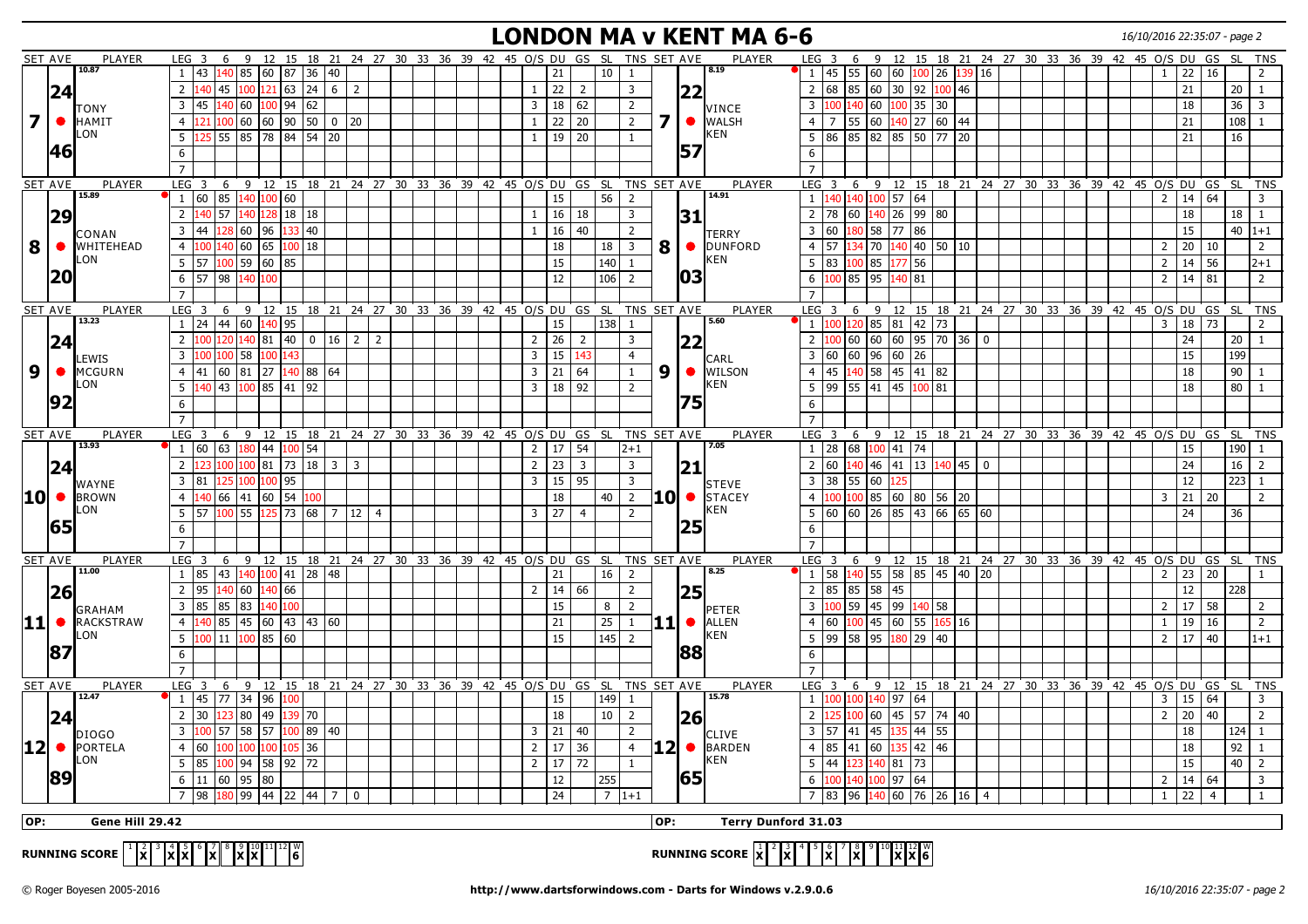# **LONDON MA v KENT MA 6-6** 16/10/2016 22:35:10 - page 3

| <b>PLAYER</b>    | W/L | <b>LWON LOST</b> |    |       | AVE   TAVE | <b>PTS</b> | <b>DRTS</b> |    | $TON   TON +  $ |    | <b>180   TONS</b> | <b>PLAYER</b>       | W/L | <b>LWON</b> | l LOST |       | AVE   TAVE |       | <b>PTS IDRTS I</b> | TON | $ TON+ 180 $ | <b>TONS</b> |
|------------------|-----|------------------|----|-------|------------|------------|-------------|----|-----------------|----|-------------------|---------------------|-----|-------------|--------|-------|------------|-------|--------------------|-----|--------------|-------------|
| Spencer Ellis    |     |                  |    | 21.87 | 4.80       | 1968       | 90          |    |                 |    |                   | Peter Davies        | W   |             |        | 26.60 | 13.60      | 2447  | 92                 |     |              |             |
| Gene Hill        | W   |                  |    | 29.42 | 18.16      | 3295       | 112         | 11 |                 |    | $15 + 1$          | Kevin Smith         |     |             |        | 27.55 | 16.79      | 3141  | 114                |     |              | $14 + 1$    |
| Steven Ferguson  |     |                  |    | 27.26 | 14.65      | 3326       | 122         |    |                 | 0  |                   | Paul Dawkins        | W   |             |        | 26.36 | 15.20      | 3295  | 125                |     |              | $12 + 1$    |
| Tommy Sanwell    | W   |                  |    | 26.75 | 13.69      | 2809       | 105         | 12 |                 | 0  |                   | Nigel Fisher        |     |             |        | 24.61 | 6.48       | 2535  | 103                |     |              |             |
| Lee Cocks        | w   |                  |    | 28.20 | 11.65      | 2284       |             |    |                 |    | $9 + 1$           | Nigel Payne         |     |             |        | 24.88 | 8.80       | 2015  | 81                 |     |              |             |
| Chris Stevens    |     |                  |    | 24.46 | 15.37      | 3155       | 129         |    |                 |    | $13 + 1$          | Jordan Dadd         | W   |             |        | 25.75 | 20.95      | 3347  | 130                | 16  |              | 19          |
| Tony Hamit       | W   |                  |    | 24.46 | 10.87      | 2495       | 102         |    |                 | -0 |                   | l Vince Walsh       |     |             |        | 22.57 | 8.19       | 2325  | 103                |     |              |             |
| Conan Whitehead  |     |                  |    | 29.20 | 15.89      | 2686       | 92          |    |                 | 0  |                   | Terry Dunford       | W   |             |        | 31.03 | 14.91      | 2948  | 95                 |     | h            | $11+2$      |
| Lewis McGurn     | W   |                  |    | 24.92 | 13.23      | 2367       | 95          |    |                 |    |                   | Carl Wilson         |     |             |        | 22.75 | 5.60       | 2116  | 93                 |     |              |             |
| Wayne Brown      | w   |                  |    | 24.65 | 13.93      | 2465       | 100         | 10 |                 |    | $12+1$            | <b>Steve Stacey</b> |     |             |        | 21.25 | 7.05       | 2040  | 96                 |     |              |             |
| Graham Rackstraw |     |                  |    | 26.87 | 11.00      | 2311       | 86          |    |                 | n  |                   | Peter Allen         | W   |             |        | 25.88 | 8.25       | 2277  | 88                 |     |              | $6 + 1$     |
| Diogo Portela    |     |                  |    | 24.89 | 12.47      | 3086       | 124         | 10 |                 |    | $11 + 1$          | Clive Barden        | W   |             |        | 26.65 | 15.78      | 3251  | 122                |     |              |             |
| <b>TOTALS</b>    |     |                  | 33 | 26.05 | 0.00       | 32247      | 1238        | 88 | 38              |    | $131 + 5$         | <b>TOTALS</b>       | D   | 33          | 37     | 25.55 | 0.00       | 31737 | 1242               |     | 39           | $118 + 5$   |

**KENT MA**

**LONDON MA**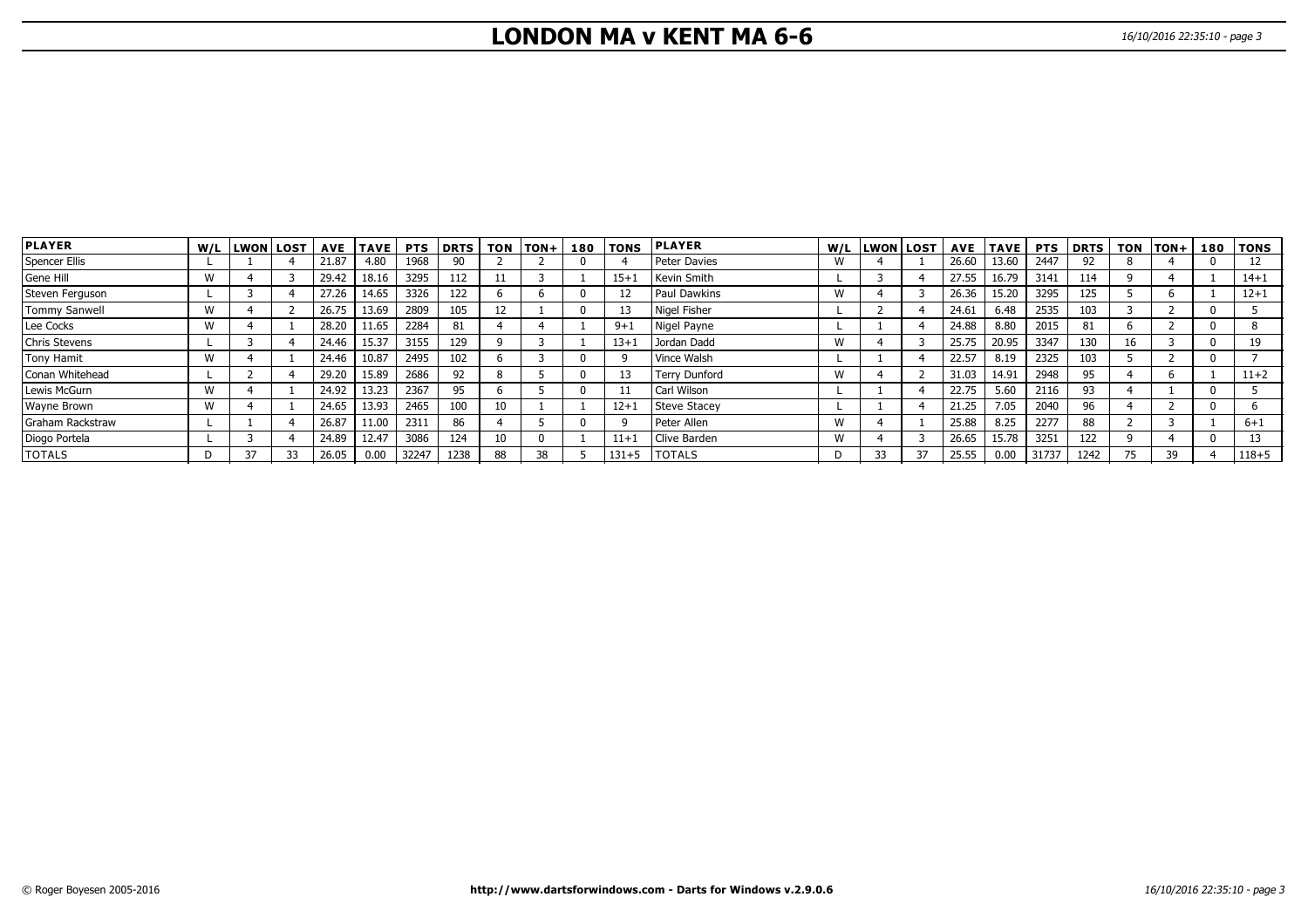### **LONDON WA v KENT WA 4-2** 16/10/2016 22:34:56 - page 1

| <b>SET AVE</b> | <b>PLAYER</b>    | LEG 3                               |              | 12 15                                              |          |                  |                |                 | 18 21 24 27 30 33 36 39 42 45 O/S DU          |             |   |                |                 | GS             | -SL  |                |                | TNS SET AVE    | <b>PLAYER</b>                   | LEG <sub>3</sub> |                 |                   |            |                 |                        |              |             |                |            |   |   | 12 15 18 21 24 27 30 33 36 39 42 45 O/S DU GS SL TNS |              |                |                  |               |
|----------------|------------------|-------------------------------------|--------------|----------------------------------------------------|----------|------------------|----------------|-----------------|-----------------------------------------------|-------------|---|----------------|-----------------|----------------|------|----------------|----------------|----------------|---------------------------------|------------------|-----------------|-------------------|------------|-----------------|------------------------|--------------|-------------|----------------|------------|---|---|------------------------------------------------------|--------------|----------------|------------------|---------------|
|                | 6.08             |                                     | 42           | l 90                                               | 32       | 16               |                |                 |                                               |             |   |                | 19              | 16             |      |                |                |                | 4.40                            |                  |                 | 84                |            | $\overline{60}$ | 56 20                  |              |             |                |            |   |   |                                                      |              |                | 20               |               |
| 20             | CASEY            | 2 41                                | 96           | 160                                                | 36       |                  |                |                 |                                               |             |   | 3              | 18              | 36             |      | $\overline{2}$ |                |                | $\left 18\right _\text{LAUREN}$ | $\overline{2}$   | 30<br>60        |                   | 63 81      | 60              |                        |              |             |                |            |   |   |                                                      | 15           |                | 207              |               |
|                | <b>GALLAGHER</b> | 3 58<br>80                          |              | 45 100 25 81                                       |          | 72   8           |                | $\overline{0}$  |                                               |             |   |                | 27              |                | 32   | -1             |                |                | <b>BLOOMFIELD</b>               | 3 <sup>1</sup>   | 30              | LOO   60          |            |                 | 95 45 41 82 40         |              | 6           | l 2            |            |   |   |                                                      | 28           | $\overline{2}$ |                  |               |
|                | ON.              | 4 4 1<br>37 <sup>2</sup>            |              | 9981456058600101010                                |          |                  |                |                 |                                               |             |   | $\overline{3}$ | 33              | $\frac{1}{10}$ |      |                |                | 80             | KEN                             | 4 <sup>1</sup>   | 45              | $100$ 41          |            |                 | $32$ 59 81 11 86 26 10 |              |             |                |            |   |   |                                                      | 30           |                | 10 <sup>1</sup>  |               |
| 33             |                  | -5                                  |              |                                                    |          |                  |                |                 |                                               |             |   |                |                 |                |      |                |                |                |                                 | 5                |                 |                   |            |                 |                        |              |             |                |            |   |   |                                                      |              |                |                  |               |
| <b>SET AVE</b> | <b>PLAYER</b>    | LEG <sub>3</sub>                    |              | 6 9 12 15 18 21 24 27 30 33 36 39 42 45 0/S DU GS  |          |                  |                |                 |                                               |             |   |                |                 |                | - SL |                |                | TNS SET AVE    | PLAYER                          | LEG <sub>3</sub> |                 | 6<br>$\mathsf{q}$ |            |                 |                        |              |             |                |            |   |   | 12 15 18 21 24 27 30 33 36 39 42 45 O/S DU GS SL TNS |              |                |                  |               |
|                | 5.81             | 100                                 | 100 80       | 45<br>85                                           |          | 51 40            |                |                 |                                               |             |   |                | 19              | $\vert$ 40     |      | $\overline{2}$ |                |                | 3.56                            |                  | 60 43 26        |                   |            | 76 52 26        |                        |              |             |                |            |   |   |                                                      | 18           |                | 218              |               |
| 22             | <b>DEBS</b>      | 45<br>85<br>$\overline{2}$          | 100          | 85                                                 | 40 60    | 46               |                |                 |                                               |             |   |                | 21              |                | 40   |                |                | 19             | ∥EMMA                           | $\overline{2}$   | 80<br>28        |                   | 116 27     |                 | 80 41 49 80            |              |             |                |            |   |   | 3                                                    | $24$ 80      |                |                  |               |
| 2              | WATLING          | $\overline{3}$<br>60<br>60          | 76           | $ 21\rangle$                                       | 121 60   | 82 21            |                |                 |                                               |             |   | 3              | 24              | l 21           |      | -1             | $\overline{2}$ |                | <b>ILITTLE</b>                  | $\overline{3}$   | 28              | 140   45          |            |                 | 55 36 60 47            |              |             |                |            |   |   |                                                      | 21           |                | 90               |               |
|                | ON               | 62<br>81<br>$\overline{4}$          |              | 160   60                                           | 58 70    | 6                | $\overline{4}$ |                 |                                               |             |   | 3              | 24              | $\overline{4}$ |      |                |                |                | KEN                             | $-4$             | 95<br>155       |                   |            |                 | $100$ 92 8             |              |             |                |            |   |   |                                                      | 24           |                | 8                |               |
| 32             |                  | -5                                  |              |                                                    |          |                  |                |                 |                                               |             |   |                |                 |                |      |                |                | 140            |                                 |                  |                 |                   |            |                 |                        |              |             |                |            |   |   |                                                      |              |                |                  |               |
| <b>SET AVE</b> | <b>PLAYER</b>    | LEG <sub>3</sub><br>6               |              | 9 12 15 18 21 24 27 30 33 36 39 42 45 O/S DU GS SL |          |                  |                |                 |                                               |             |   |                |                 |                |      |                |                | TNS SET AVE    | PLAYER                          | LEG <sub>3</sub> |                 | 6<br>q            |            |                 |                        |              |             |                |            |   |   | 12 15 18 21 24 27 30 33 36 39 42 45 O/S DU GS SL TNS |              |                |                  |               |
|                | 9.60             | 28<br>85<br>-1                      | 60           | 55<br>45                                           | 58       | $121$ 31         |                | l 9             | 6<br>$\mathbf 0$                              | $\mathbf 0$ | 2 | 2              | 41              | 2              |      |                |                |                | 8.18                            |                  | 45              | 83                |            | 60              | 82 <br>85              |              | $10 \mid 0$ | $\mathbf{0}$   | $5 \mid 3$ | 0 | 0 |                                                      | 42           |                | 2                |               |
| 17             | LEANNE           | 2<br>85                             | 40           | 160                                                | 59       | $\Omega$         |                |                 |                                               |             |   |                | 21              |                | 32   |                |                | 17             | <b>JACKIE</b>                   | $\overline{2}$   | 60<br>41        | 80                |            | 66              | 16                     |              |             |                |            |   |   |                                                      | 20           | 16             |                  |               |
|                | <b>TOPPER</b>    | 3 59<br>55                          |              | .40                                                | 45   41  | 41   0           |                | 0 20            |                                               |             |   |                | $28 \mid 20$    |                |      | $\overline{2}$ | 3              |                | <b>HOLMAN</b>                   | $\overline{3}$   | 30              | 41                | 76         | 85              | 98 <br>55              | $\mathbf 0$  | 8           | $\mathbf 0$    |            |   |   |                                                      | 30           |                | 8                |               |
|                | ON               | 160<br>$\overline{4}$<br>45         |              | 141                                                | 100 24   | $\sqrt{65}$   16 |                |                 |                                               |             |   |                | 24              |                | 16   | $\overline{2}$ |                | 41             | KEN                             | $\overline{4}$   | 80<br>30        |                   |            | 80              | 9<br>$\mathbf 0$       | 32           |             |                |            |   |   |                                                      | $22 \mid 32$ |                |                  | $ 2+1 $       |
| 55             |                  | 5 60<br>27                          | 45           | <b>85</b><br> 44                                   |          | 60   20<br>40    |                | 20              |                                               |             |   | $\overline{2}$ | $26 \mid 20$    |                |      |                |                |                |                                 | 5                | 26<br>45        |                   | 60         |                 | 55 26 45               |              | 58 46       |                |            |   |   |                                                      | 27           |                | 40 l             |               |
| SET AVE        | <b>PLAYER</b>    | LEG <sub>3</sub><br><b>6</b>        | Q            | 12                                                 |          |                  |                |                 | 15 18 21 24 27 30 33 36 39 42 45 0/S DU GS SL |             |   |                |                 |                |      |                |                | TNS SET AVE    | PLAYER                          | LEG <sub>3</sub> | 6               | q                 | 12         |                 |                        |              |             |                |            |   |   | 15 18 21 24 27 30 33 36 39 42 45 0/S DU GS           |              |                |                  | SL TNS        |
|                | 6.21             | $\sqrt{60}$<br>45<br>$\overline{1}$ | 41           | 41 60                                              |          | 00<br>$\vert$ 60 |                |                 |                                               |             |   |                | 21              |                | 94   |                |                |                | 8.21                            |                  | 60 60           | 1100              |            | 45 80           | $100$ 56               |              |             |                |            |   |   |                                                      | $20 \mid 56$ |                |                  |               |
| 20             | <b>STEPH</b>     | 2 60                                | 100 60       | 160<br>60                                          |          | 100   43   18    |                |                 |                                               |             |   | $\overline{2}$ | 23              | 18             |      | $\overline{2}$ |                | 20             | <b>I</b> STACEY                 | 2 <sup>1</sup>   | 66              | 80                |            |                 | 64 121 40 15           | <b>0</b>     |             |                |            |   |   |                                                      | 24           |                | $15 \mid 2$      |               |
| $\mathbf{4}$   | <b>STUTLEY</b>   | $3 \mid 45$<br>58                   |              | 99<br>121                                          | 0        | 78               |                |                 |                                               |             |   | $\overline{2}$ | 20              | 178            |      | 2              | 4              |                | <b>DAWKINS</b>                  | $\overline{3}$   | 30<br>90        | 100.              |            | 60 85           | 86                     |              |             |                |            |   |   |                                                      | 18           |                | 50               |               |
| 16             | .ON              | l 45<br>$\overline{4}$<br>41        |              | 83<br>l 58                                         | 25       | 181              | 44             | 12              |                                               |             |   |                | 27              |                | 12   |                |                | 54             | KEN                             | 4                | 45              | 41                |            | 100 36          | 13 60 26 40 40         |              |             |                |            |   |   |                                                      | 29           | 40             |                  |               |
|                |                  | 45<br>-5<br>64                      | 60           | 66 ا<br>l 26                                       | 41       | 43 32            |                | 84 40           |                                               |             |   |                | 28              | $\vert$ 40     |      |                |                |                |                                 | 5                |                 | 45                | 60         |                 | $\vert$ 34<br>45       | 41           | 34          |                |            |   |   |                                                      | 27           |                | 16               |               |
| SET AVE        | <b>PLAYER</b>    | $LEG \ 3$<br>6                      | $\mathsf{q}$ | 12<br>15                                           |          |                  |                |                 | 18 21 24 27 30 33 36 39 42 45 0/S DU          |             |   |                |                 | GS SL          |      |                |                | TNS SET AVE    | <b>PLAYER</b>                   | LEG <sub>3</sub> | 6               | $\mathsf{q}$      | 12         | 15              | 18 21                  |              |             |                |            |   |   | 24 27 30 33 36 39 42 45 O/S DU                       |              | GS             | SL TNS           |               |
|                | 6.91             | 160<br>32<br>-1                     | 84           | 39                                                 |          | 100 130 16 20 20 |                |                 |                                               |             |   | 2              | 26              | 20             |      | 2              |                |                | 11.80                           |                  | 22              | 41                |            | 60 41           | 120 31                 |              | 28 18       |                |            |   |   |                                                      | 27           |                | 40               |               |
| 18             | TAMMY            | 20<br>$\overline{2}$<br>41          | 56           | 26<br> 45                                          | 100      | 81 51            |                |                 |                                               |             |   |                | 24              |                | 81   |                |                | 19             | <b>L</b> ISA                    | 2                | 60              |                   | 120        | 30              | $ 26\rangle$<br>51     | 14           |             |                |            |   |   |                                                      | 22           | 14             |                  | 3             |
|                | MACKENZIE        | 3   41<br>41                        | 58           | 26                                                 | 81       |                  | 140   51       | 56              |                                               |             |   | 3              | 27              | 56             |      |                | 5.             |                | BEHAN                           | $\overline{3}$   |                 |                   | 57         | 53              | 43<br>$\mathbf 0$      | $\mathbf{0}$ | $\mathbf 0$ |                |            |   |   |                                                      | 27           |                | 8                | 3             |
| 59             | ΟN               | 4 4 1                               | 60           | 141                                                | 97       | 40 <sup>1</sup>  | $\overline{0}$ | $\overline{26}$ |                                               |             |   |                | $\overline{27}$ |                | 34   |                |                | 105            | KEN                             |                  | <b>45</b><br>15 | 58                | 58         | n۵              | 43<br>100              |              | 22 60       |                |            |   |   |                                                      | $26$ 60      |                |                  | $\mathcal{P}$ |
|                |                  | $5 \mid 41$<br>59                   | 41           | 160<br>160                                         |          | 60 69            |                |                 |                                               |             |   |                | 24              |                | 11   |                |                |                |                                 | 5                | 60              | 41                | 45         | 22              | <u>  42</u><br>60      | 77           | 54          |                |            |   |   | $\overline{3}$                                       | 27           | 54             |                  |               |
| <b>SET AVE</b> | PLAYER           | $LEG$ 3<br>6                        | $\mathbf{q}$ | 12                                                 | 18<br>15 |                  |                |                 | 21 24 27 30 33 36 39 42 45 0/S DU GS          |             |   |                |                 |                |      |                |                | SL TNS SET AVE | PLAYER                          | LEG <sub>3</sub> | 6               | -9                | 12         | 15              | 21<br>18               |              |             |                |            |   |   | 24  27  30  33  36  39  42  45  0/S  DU  GS  SL      |              |                |                  | TNS           |
|                | 4.25             | 155<br>41                           | 45           | 60                                                 | 26       | 22 94            |                | 25              | $6 \mid 2$                                    |             |   |                | 31              | $\overline{2}$ |      |                |                |                | 7.21                            |                  | 60              | 41                |            | 60 45           | 40 59 56 30            |              |             | $\mathbf{0}$   |            |   |   |                                                      | 30           |                | 10 <sup>10</sup> |               |
| $\vert 17$     | CARLY            | 81<br>2                             |              | 160                                                | 45 45    | 60 27            |                | 17              |                                               |             |   |                | 27              |                | 40   |                |                | 17             | ANDREA                          | $\overline{2}$   | 60              | 181               | LOO        | 40              | 100   0                | $\mathbf{0}$ | $\mathbf 0$ | $\frac{1}{20}$ |            |   |   | 3                                                    | $30 \mid 20$ |                |                  | 3             |
| 6 I            | <b>TOWNSEND</b>  | 3 100<br>41                         | 85           | 64<br>$ 60\rangle$                                 | 85       | 46 20            |                |                 |                                               |             |   | $\overline{2}$ | $23 \mid 20$    |                |      | -1             |                |                | 6   WALKER                      | 3 I              | 28 26 81        |                   |            |                 | 59 81 60 40            |              |             |                |            |   |   |                                                      | 21           |                | 126              |               |
|                | ON               | 4 60<br>81                          |              |                                                    |          |                  |                |                 |                                               |             |   |                | 27              |                | 60   |                |                |                | KEN                             | $\overline{4}$   | 41<br>40        | 181               | $121 \mid$ |                 | $.00$ 98<br>$\bf{0}$   | $\mathbf{0}$ | $\mathbf 0$ | $ 20\rangle$   |            |   |   |                                                      |              | $28$ 20        |                  |               |
| 14             |                  |                                     | 45           | $\overline{3}$                                     | 30<br>76 |                  | 7 85 54        |                 |                                               |             |   |                |                 |                |      |                |                | 29             |                                 |                  |                 |                   |            |                 |                        |              |             |                |            |   |   |                                                      |              |                |                  |               |

#### **OP: Debs Watling 22.32 OP: Lisa Behan 19.05**



**RUNNING SCORE x** x 2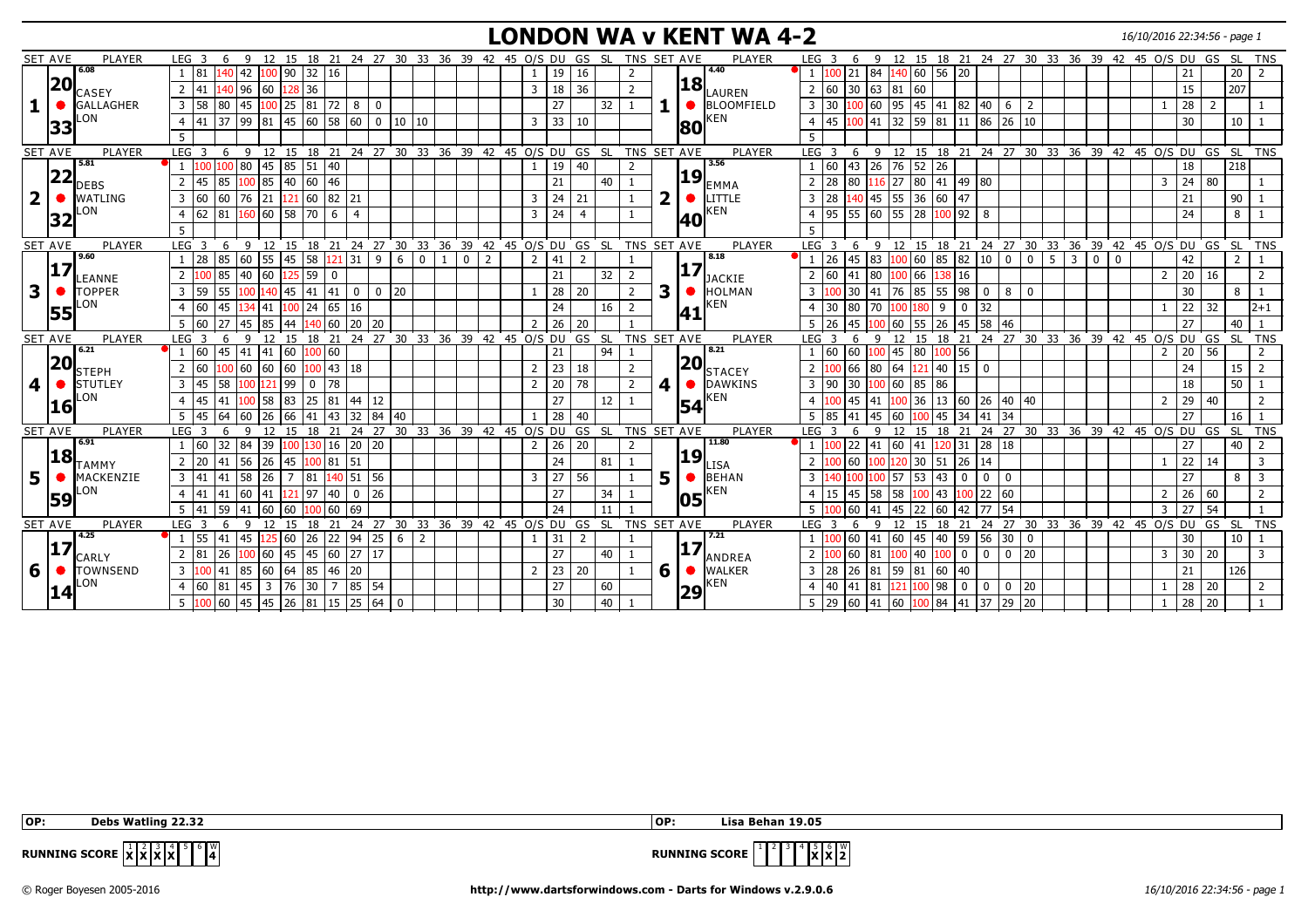# **LONDON WA v KENT WA 4-2** 16/10/2016 22:34:58 - page 2

| <b>PLAYER</b>   |              | W/L LWON LOST |       |      | AVE   TAVE   PTS   DRTS   TON |     |  | I  TON+  180  TONS | <b>IPLAYER</b>    | W/L  LWON LOST |    |       |       |       | AVE   TAVE   PTS   DRTS   TON   TON+ |    |  | 180   TONS |
|-----------------|--------------|---------------|-------|------|-------------------------------|-----|--|--------------------|-------------------|----------------|----|-------|-------|-------|--------------------------------------|----|--|------------|
| Casey Gallagher |              |               | 20.33 | 6.08 | 1972                          | 97  |  |                    | Lauren Bloomfield |                |    | 18.80 | 4.40  | 1767  | $\Omega$                             |    |  |            |
| Debs Watling    | $\mathbf{M}$ |               | 22.32 | 5.81 | 1964                          | 88  |  |                    | l Emma Little     |                |    | 19.40 | 3.56  | 1688  | 87                                   |    |  |            |
| Leanne Topper   | W            |               | 17.55 | 9.60 | 2457                          | 140 |  |                    | l Jackie Holman   |                |    | 17.41 | 8.18  | 2455  | 141                                  |    |  |            |
| Steph Stutley   | $\mathbf{M}$ |               | 20.16 | 6.21 | 2399                          | 119 |  |                    | Stacey Dawkins    |                |    | 20.54 | 8.21  | 2424  | 118                                  |    |  |            |
| Tammy Mackenzie |              |               | 18.59 | 6.91 | 2379                          | 128 |  |                    | l Lisa Behan      |                |    | 19.05 | 11.80 | 2457  | 129                                  | 10 |  |            |
| Carly Townsend  |              |               | 17.14 | 4.25 | 2365                          | 138 |  |                    | Andrea Walker     |                |    | 17.29 | 7.21  | 2369  | 137                                  |    |  |            |
| <b>TOTALS</b>   | $\mathbf{M}$ |               | 19.06 | 0.00 | 13536                         | 710 |  |                    | <b>TOTALS</b>     |                | 16 | 18.64 | 0.00  | 13160 | 706                                  |    |  | $40 + 1$   |

**KENT WAARD** 

**LONDON WA**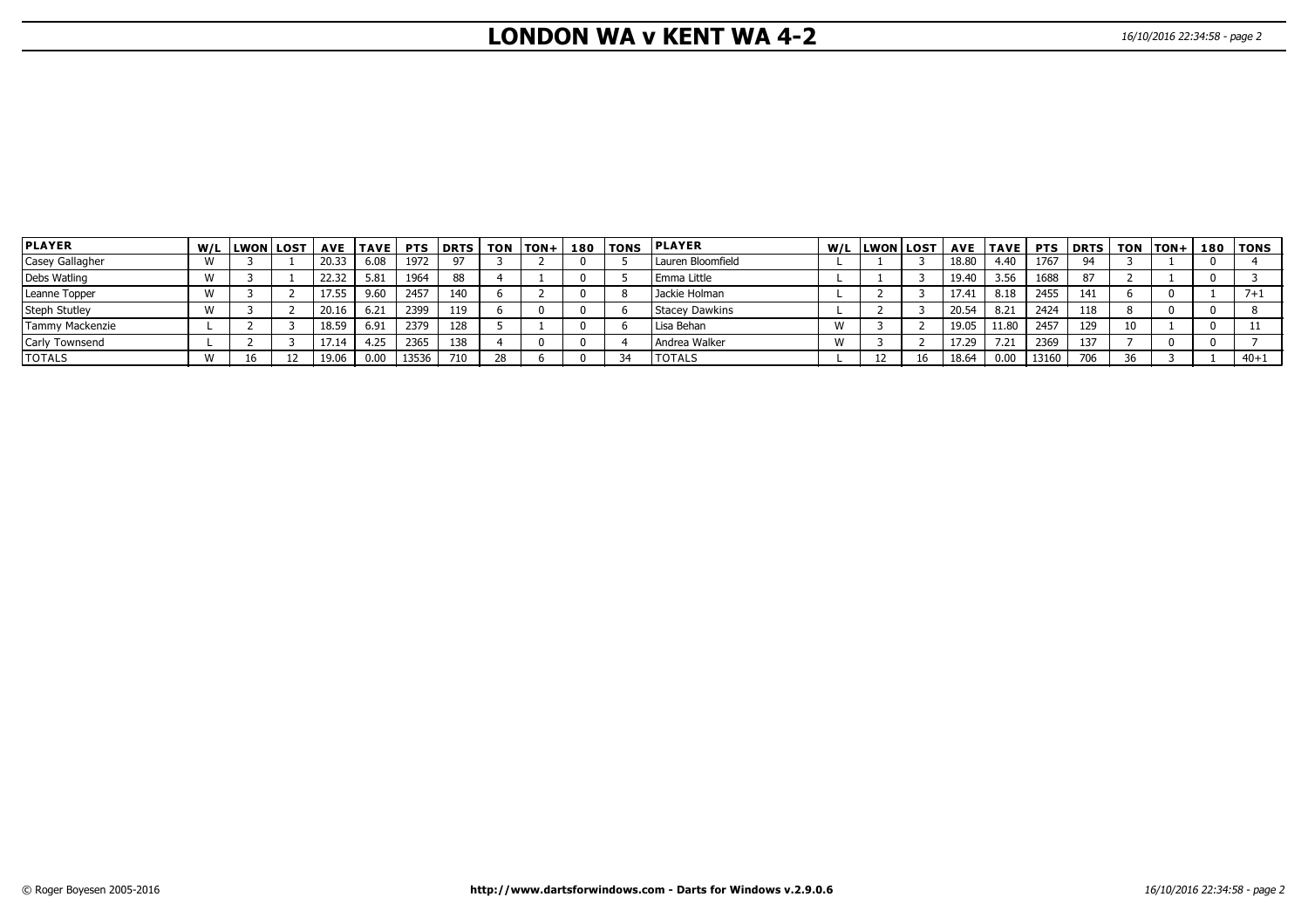#### **LONDON MB v KENT MB 2-10** 16/10/2016 22:34:43 - page 1

|                         | <b>SET AVE</b> | PLAYER                     | LEG <sub>3</sub>                                                    |                      |              |        |                             |  |  |  |                |                 | 6 9 12 15 18 21 24 27 30 33 36 39 42 45 0/S DU GS SL TNS SET AVE |                |                |           | <b>PLAYER</b>                                               | LEG <sub>3</sub>                                                     |    | 6 9 12 15 18 21 24 27 30 33 36 39 42 45 O/S DU GS SL TNS |                    |    |                                                          |  |  |                      |                       |                 |                |
|-------------------------|----------------|----------------------------|---------------------------------------------------------------------|----------------------|--------------|--------|-----------------------------|--|--|--|----------------|-----------------|------------------------------------------------------------------|----------------|----------------|-----------|-------------------------------------------------------------|----------------------------------------------------------------------|----|----------------------------------------------------------|--------------------|----|----------------------------------------------------------|--|--|----------------------|-----------------------|-----------------|----------------|
|                         |                | 2.00                       | 1 60                                                                | 45 85 28 45 100      |              |        |                             |  |  |  |                | 18              | 138                                                              |                |                |           | 5.75                                                        | $1 \vert 100 \vert 81 \vert 55 \vert 45 \vert 60 \vert 100 \vert 60$ |    |                                                          |                    |    |                                                          |  |  | 21<br>$\overline{3}$ | 60                    |                 |                |
|                         |                | $ 21 _{\text{MATT}}$       |                                                                     |                      |              |        |                             |  |  |  |                |                 |                                                                  |                |                |           | $ 26 $ <sub>TYLER</sub>                                     |                                                                      |    |                                                          |                    |    |                                                          |  |  |                      |                       |                 |                |
|                         |                |                            | 2 60                                                                |                      |              |        | 45 36 95 26 99 44           |  |  |  |                | 21              | 96                                                               |                |                |           |                                                             | 2 100 96 26 140 73 26 40                                             |    |                                                          |                    |    |                                                          |  |  | 1                    | 19 40                 |                 | 2              |
| $\mathbf{1}$            | $\bullet$      | WINZAR                     | 3 60 99 60 70 100                                                   |                      |              |        |                             |  |  |  |                | 15              | 112                                                              | -1             | 1              | $\bullet$ | REYNOLDS                                                    | $3$ 59 99 135 58 94 56                                               |    |                                                          |                    |    |                                                          |  |  | $2 \mid 17 \mid 56$  |                       |                 | $\overline{1}$ |
|                         |                | LON                        | $\overline{4}$                                                      |                      |              |        |                             |  |  |  |                |                 |                                                                  |                |                | 37        | KEN                                                         | $\overline{4}$                                                       |    |                                                          |                    |    |                                                          |  |  |                      |                       |                 |                |
|                         | 43             |                            | 5 <sup>5</sup>                                                      |                      |              |        |                             |  |  |  |                |                 |                                                                  |                |                |           |                                                             | 5 <sup>1</sup>                                                       |    |                                                          |                    |    |                                                          |  |  |                      |                       |                 |                |
|                         | <b>SET AVE</b> | PLAYER                     | LEG <sub>3</sub>                                                    |                      |              |        |                             |  |  |  |                |                 | 6 9 12 15 18 21 24 27 30 33 36 39 42 45 O/S DU GS SL TNS SET AVE |                |                |           | PLAYER                                                      | LEG 3 6 9 12 15 18 21 24 27 30 33 36 39 42 45 O/S DU GS SL TNS       |    |                                                          |                    |    |                                                          |  |  |                      |                       |                 |                |
|                         |                | 6.81                       | $1 \vert 100$                                                       |                      |              |        | 45 125 100 47 59 17 8       |  |  |  | 3              | 24              | 8                                                                | $\overline{3}$ |                |           | 6.42                                                        | 1 60                                                                 |    | 40   36   57   140   94   29                             |                    |    |                                                          |  |  | 21                   |                       | $45$   1        |                |
|                         | 20             |                            |                                                                     |                      |              |        |                             |  |  |  |                |                 |                                                                  |                |                | 23        |                                                             |                                                                      |    |                                                          |                    |    |                                                          |  |  |                      |                       |                 |                |
|                         |                | <b>DARREN</b>              | 2 60                                                                | 45                   | 41 121 41 44 |        |                             |  |  |  |                | 18              | 149                                                              | -1             |                |           | DAVID                                                       | 2 180                                                                | 81 | 45 100 55 20 20                                          |                    |    |                                                          |  |  | 19<br>1              | 20                    |                 | $ 2+1 $        |
| $\overline{\mathbf{2}}$ |                | <b>IRVING</b>              | 3 95                                                                | 45                   |              |        | 135 24 44 42 27             |  |  |  |                | 21              | 89                                                               | $\mathbf{1}$   | $\overline{2}$ |           | $\bullet$ <b>HEATH</b>                                      | $3 \mid 95$                                                          | 60 | $\sqrt{60}$                                              | 122   60   72   32 |    |                                                          |  |  | 3                    | $21 \overline{32}$    |                 | $\overline{1}$ |
|                         | 55             | .ON                        | 4 60                                                                |                      |              |        | 85 100 60 26 72 58          |  |  |  |                | 21              | 40                                                               | $\overline{1}$ |                | 32        | KEN                                                         | $4 \overline{55}$                                                    |    |                                                          |                    |    |                                                          |  |  | $2^{\circ}$          | $23 \overline{56}$    |                 | $\overline{1}$ |
|                         |                |                            | 5 <sup>1</sup>                                                      |                      |              |        |                             |  |  |  |                |                 |                                                                  |                |                |           |                                                             | $5^{\circ}$                                                          |    |                                                          |                    |    |                                                          |  |  |                      |                       |                 |                |
|                         | SET AVE        | PLAYER                     | LEG <sub>3</sub>                                                    |                      |              |        |                             |  |  |  |                |                 | 6 9 12 15 18 21 24 27 30 33 36 39 42 45 O/S DU GS SL TNS SET AVE |                |                |           | PLAYER                                                      | LEG <sub>3</sub>                                                     |    | 6 9 12 15 18 21 24 27 30 33 36 39 42 45 O/S DU GS SL TNS |                    |    |                                                          |  |  |                      |                       |                 |                |
|                         |                | 3.40                       | $1 \mid 60$                                                         | 55 95 43 140         |              |        |                             |  |  |  |                | 15              | 108                                                              | $\overline{1}$ |                |           | 9.35                                                        | $1 \overline{22}$                                                    |    | 100 140 140 79 20                                        |                    |    |                                                          |  |  | $2^{\circ}$          | 17 20                 |                 | 3              |
|                         | 20             |                            | 2 41                                                                |                      |              |        | 30 100 60 41 26 81          |  |  |  |                | 21              | 122                                                              |                |                | 27        |                                                             | $2 \overline{80}$                                                    |    | $100\,120\,$ 43 58 70 30                                 |                    |    |                                                          |  |  | $\overline{3}$<br>21 | 30                    |                 | $\overline{2}$ |
|                         |                | PAUL                       |                                                                     | $\sqrt{26}$ 58 60 43 |              |        |                             |  |  |  |                |                 |                                                                  |                |                |           | DOHN                                                        |                                                                      |    | $100$ $100$ 58 80 28                                     |                    |    |                                                          |  |  |                      |                       |                 |                |
| 3                       | $\bullet$      | SODEN<br>LON               | 3 100                                                               |                      |              |        |                             |  |  |  |                | 15              | 214                                                              | 1              | 3              |           | <b>I</b> GLENDINING<br>KEN                                  | 3 135                                                                |    |                                                          |                    |    |                                                          |  |  | 2 17                 | 28                    |                 | $\overline{3}$ |
|                         | 76             |                            | $\overline{4}$                                                      |                      |              |        |                             |  |  |  |                |                 |                                                                  |                |                | 33        |                                                             | $\overline{4}$                                                       |    |                                                          |                    |    |                                                          |  |  |                      |                       |                 |                |
|                         |                |                            | 5                                                                   |                      |              |        |                             |  |  |  |                |                 |                                                                  |                |                |           |                                                             |                                                                      |    |                                                          |                    |    |                                                          |  |  |                      |                       |                 |                |
|                         | <b>SET AVE</b> | <b>PLAYER</b>              | LEG <sub>3</sub>                                                    | 6 9                  |              |        |                             |  |  |  |                |                 | 12 15 18 21 24 27 30 33 36 39 42 45 O/S DU GS SL TNS SET AVE     |                |                |           | <b>PLAYER</b>                                               | LEG <sub>3</sub>                                                     | 6  | 9 12 15 18 21 24 27 30 33 36 39 42 45 O/S DU GS SL TNS   |                    |    |                                                          |  |  |                      |                       |                 |                |
|                         |                | 6.20                       | 192                                                                 |                      |              |        | 60   95   41   30   44   88 |  |  |  |                | 21              | 51                                                               |                |                |           | 8.20                                                        | 1 80                                                                 |    | 70  95  100  85  51  20                                  |                    |    |                                                          |  |  | l 19<br>$\mathbf{1}$ | 20                    |                 |                |
|                         | 23             | <b>STUART</b>              | 2 140                                                               | 140 41 100 60 16     |              |        | $\overline{4}$              |  |  |  | 1              | 19              | $\overline{4}$                                                   | $\overline{3}$ |                | 25        | IAN                                                         | $2 \vert 100 \vert 95$                                               |    | $100$ 38 43 85 0                                         |                    |    |                                                          |  |  | 21                   |                       | 40 <sup>1</sup> | $\overline{2}$ |
| 4                       | $\bullet$      | PATT                       | 3   83                                                              | 45 45 60 45 85       |              |        |                             |  |  |  |                | 18              | 138                                                              |                | 4              | $\bullet$ | <b>CUNLIFFE</b>                                             | 3 85                                                                 | 26 | 60   140   140   50                                      |                    |    |                                                          |  |  | $\overline{3}$       | $18$ 50               |                 | $\overline{2}$ |
|                         |                | .ON                        | 4 60                                                                | 30 100 140 80 45     |              |        |                             |  |  |  |                | 18              | 46                                                               | 2              |                |           | KEN                                                         | 4 140                                                                | 60 | $100$ 99 86 0 16                                         |                    |    |                                                          |  |  | 19<br>$\mathbf{1}$   | 16                    |                 | $\overline{2}$ |
|                         | 28             |                            | 5                                                                   |                      |              |        |                             |  |  |  |                |                 |                                                                  |                |                | 51        |                                                             |                                                                      |    |                                                          |                    |    |                                                          |  |  |                      |                       |                 |                |
|                         |                |                            |                                                                     |                      |              |        |                             |  |  |  |                |                 |                                                                  |                |                |           |                                                             | 5<br>LEG <sub>3</sub>                                                |    |                                                          |                    |    |                                                          |  |  |                      |                       |                 |                |
|                         |                |                            |                                                                     |                      |              |        |                             |  |  |  |                |                 |                                                                  |                |                |           |                                                             |                                                                      |    |                                                          |                    |    |                                                          |  |  |                      |                       |                 |                |
|                         | SET AVE        | PLAYER                     | LEG <sub>3</sub>                                                    |                      |              |        |                             |  |  |  |                |                 | 6 9 12 15 18 21 24 27 30 33 36 39 42 45 O/S DU GS SL TNS SET AVE |                |                |           | PLAYER                                                      |                                                                      |    |                                                          |                    |    | 6 9 12 15 18 21 24 27 30 33 36 39 42 45 O/S DU GS SL TNS |  |  |                      |                       |                 |                |
|                         |                | 3.60                       | $1 \vert 123$                                                       |                      |              |        | 81 41 21 58 99 72           |  |  |  |                | 21              | 6                                                                | $\overline{1}$ |                |           | 9.20                                                        | $1 \mid 48$                                                          |    | $100$ 58 28 40 140 62                                    |                    | 25 |                                                          |  |  | $\mathbf{3}$         | $24$ 25               |                 | 2              |
|                         | 23             | <b>NICK</b>                | 2 41                                                                |                      |              |        | $60$ 85 55 60 60 60         |  |  |  |                | 21              | 80                                                               |                |                |           |                                                             | $2 \mid 45$                                                          |    | $140\,60\,46\,100\,74\,36$                               |                    |    |                                                          |  |  | $\overline{2}$       | $\vert$ 20 $\vert$ 36 |                 | 2              |
| 5                       | $\bullet$      | <b>COCKS</b>               | 3 81 41 100 137 60                                                  |                      |              |        |                             |  |  |  |                | 15              | 82                                                               | 2              | 5              |           | $\left 25\right _{\rm RYAN}$<br>$\bullet$ HOPE              | $3 \mid 45 \mid$                                                     |    | 140 100 100 100 16                                       |                    |    |                                                          |  |  | $\mathbf{1}$         | 16   16               |                 | $\overline{4}$ |
|                         |                | LON                        | $\overline{4}$                                                      |                      |              |        |                             |  |  |  |                |                 |                                                                  |                |                |           | KEN                                                         | $\overline{4}$                                                       |    |                                                          |                    |    |                                                          |  |  |                      |                       |                 |                |
|                         | 42             |                            |                                                                     |                      |              |        |                             |  |  |  |                |                 |                                                                  |                |                | 105       |                                                             | 5                                                                    |    |                                                          |                    |    |                                                          |  |  |                      |                       |                 |                |
|                         |                |                            | 5                                                                   |                      |              |        |                             |  |  |  |                |                 |                                                                  |                |                |           |                                                             |                                                                      |    |                                                          |                    |    |                                                          |  |  |                      |                       |                 |                |
|                         | <b>SET AVE</b> | PLAYER<br>9.83             | LEG <sub>3</sub>                                                    |                      |              |        |                             |  |  |  |                |                 | 6 9 12 15 18 21 24 27 30 33 36 39 42 45 O/S DU GS SL TNS SET AVE |                |                |           | PLAYER<br>6.79                                              | LEG <sub>3</sub>                                                     | 6  | 9 12 15 18 21 24 27 30 33 36 39 42 45 O/S DU GS SL TNS   |                    |    |                                                          |  |  |                      |                       |                 |                |
|                         |                |                            | 1 121                                                               |                      |              |        | $140$ 45 41 60 54 35 5      |  |  |  | $\overline{2}$ | 23              | 5                                                                | $\overline{2}$ |                |           |                                                             | 1 32                                                                 |    | 125 100 60 25 57 94                                      |                    |    |                                                          |  |  | 21                   |                       | 8               | $\overline{2}$ |
|                         | 23             | SCOTT                      | 2   44                                                              | 43 41 140 99 60      |              |        |                             |  |  |  |                | 18              | 74                                                               | -1             |                | 25        | MARTIN                                                      | $2 \mid 28$                                                          |    | $95$ 95 45 72 81 85                                      |                    |    |                                                          |  |  | $\overline{2}$       | 20   85               |                 |                |
| 6                       | $\bullet$      | ARTISS                     | $3\overline{)100}134\overline{)40}85\overline{)127}13\overline{)0}$ |                      |              |        |                             |  |  |  |                | 21              | $\overline{2}$                                                   | $\overline{3}$ | 6              | $\bullet$ | GOODIN                                                      | $3 \mid 100 \mid 100 \mid 95 \mid 60 \mid 77 \mid 29 \mid 40$        |    |                                                          |                    |    |                                                          |  |  | 1                    | 19 40                 |                 | 2              |
|                         |                | .ON                        | 4 100                                                               | 44 58 121 58         |              |        |                             |  |  |  |                | 15              | 120                                                              | $\overline{2}$ |                |           | KEN                                                         | $4 \ 60 \ 114 \ 57 \ 140 \ 97 \ 33$                                  |    |                                                          |                    |    |                                                          |  |  | $2 \mid 17 \mid 33$  |                       |                 | $\overline{z}$ |
|                         | 48             |                            | $\overline{5}$                                                      |                      |              |        |                             |  |  |  |                |                 |                                                                  |                |                | 92        |                                                             | $5^{\circ}$                                                          |    |                                                          |                    |    |                                                          |  |  |                      |                       |                 |                |
|                         | <b>SET AVE</b> | PLAYER                     | $LEG$ 3                                                             |                      |              |        |                             |  |  |  |                |                 | 6 9 12 15 18 21 24 27 30 33 36 39 42 45 O/S DU GS SL TNS SET AVE |                |                |           | <b>PLAYER</b>                                               | $LEG$ 3                                                              |    | 6 9 12 15 18 21 24 27 30 33 36 39 42 45 O/S DU GS SL TNS |                    |    |                                                          |  |  |                      |                       |                 |                |
|                         |                | 4.40                       | 1   45                                                              | 60 41 41 140 100     |              |        |                             |  |  |  |                | 18              | 74                                                               | $\overline{2}$ |                |           | 7.01                                                        | 1  45   95   60   60   60   100   81                                 |    |                                                          |                    |    |                                                          |  |  | 2   20   81          |                       |                 |                |
|                         | 22             |                            | 2 60                                                                |                      |              |        | 83 60 81 85 64 28           |  |  |  |                | 21              | 40                                                               |                |                | 26        |                                                             | 2   85   55   100   140   82   7   32                                |    |                                                          |                    |    |                                                          |  |  | 1                    | $19$ 32               |                 | $\overline{2}$ |
|                         |                | ROBBIE                     |                                                                     |                      |              |        |                             |  |  |  |                |                 |                                                                  |                |                |           | bustin                                                      |                                                                      |    |                                                          |                    |    |                                                          |  |  |                      |                       |                 |                |
| $\overline{\mathbf{z}}$ |                | <b>HAIN</b><br>.ON         | $3 \mid 40$                                                         | 100 45 60 100        |              |        |                             |  |  |  |                | 15              |                                                                  | $156$ 2        | 7              | $\bullet$ | <b>IDAWSON</b><br>KEN                                       | 3 60 140 121 100 40 40                                               |    |                                                          |                    |    |                                                          |  |  | $2 \mid 17 \mid 40$  |                       |                 | $\overline{3}$ |
|                         | 83             |                            | $\overline{4}$                                                      |                      |              |        |                             |  |  |  |                |                 |                                                                  |                |                | 84        |                                                             | $\overline{4}$                                                       |    |                                                          |                    |    |                                                          |  |  |                      |                       |                 |                |
|                         |                |                            | 5                                                                   |                      |              |        |                             |  |  |  |                |                 |                                                                  |                |                |           |                                                             | 5 <sup>5</sup>                                                       |    |                                                          |                    |    |                                                          |  |  |                      |                       |                 |                |
|                         | <b>SET AVE</b> | PLAYER                     | LEG <sub>3</sub>                                                    |                      |              |        |                             |  |  |  |                |                 | 6 9 12 15 18 21 24 27 30 33 36 39 42 45 O/S DU GS SL TNS SET AVE |                |                |           | PLAYER                                                      | LEG <sub>3</sub>                                                     |    | 6 9 12 15 18 21 24 27 30 33 36 39 42 45 O/S DU GS SL TNS |                    |    |                                                          |  |  |                      |                       |                 |                |
|                         |                | 8.27                       | 1 60                                                                |                      |              |        | 100 60 43 55 133 10 20 20   |  |  |  | 1              | $\overline{25}$ | 20                                                               | 2              |                |           | 2.40                                                        | 1 55 45 81 60 55 70 98 29                                            |    |                                                          |                    |    |                                                          |  |  | 24                   |                       | 8               |                |
|                         |                |                            | 2 60                                                                | $40 \ 41 \ 45$       |              | 100    |                             |  |  |  |                | 15              | 215                                                              | 1              |                |           |                                                             | $2 \ 81 \ 80 \ 81 \ 100 \ 99 \ 60$                                   |    |                                                          |                    |    |                                                          |  |  | 2   17   60          |                       |                 |                |
| 8                       | $\bullet$      | $ 22 _{DANNY}$<br>FAULKNER | 3 30                                                                | 65 135 96            |              | 125 50 |                             |  |  |  | 3              | 18              | 50                                                               | $\overline{2}$ | 8              |           | $\left 23\right _\text{PAUL}$<br>$\bullet$ <b>I</b> WRATTEN | $3 \mid 95$                                                          |    | 64 60 85 95                                              |                    |    |                                                          |  |  | 15                   |                       | 102             |                |
|                         |                | .ON                        | $4 \mid 43$                                                         |                      |              |        |                             |  |  |  | $\mathbf{1}$   |                 | 20                                                               | 2              |                |           | KEN                                                         |                                                                      |    |                                                          |                    |    |                                                          |  |  | 24                   |                       | $36$   1        |                |
|                         | 36             |                            | 5                                                                   |                      |              |        | 100 80 134 44 20 60 20      |  |  |  |                | 22              |                                                                  |                |                | 23        |                                                             | 4 60 36 45 140 60 41 73 10<br>-5                                     |    |                                                          |                    |    |                                                          |  |  |                      |                       |                 |                |



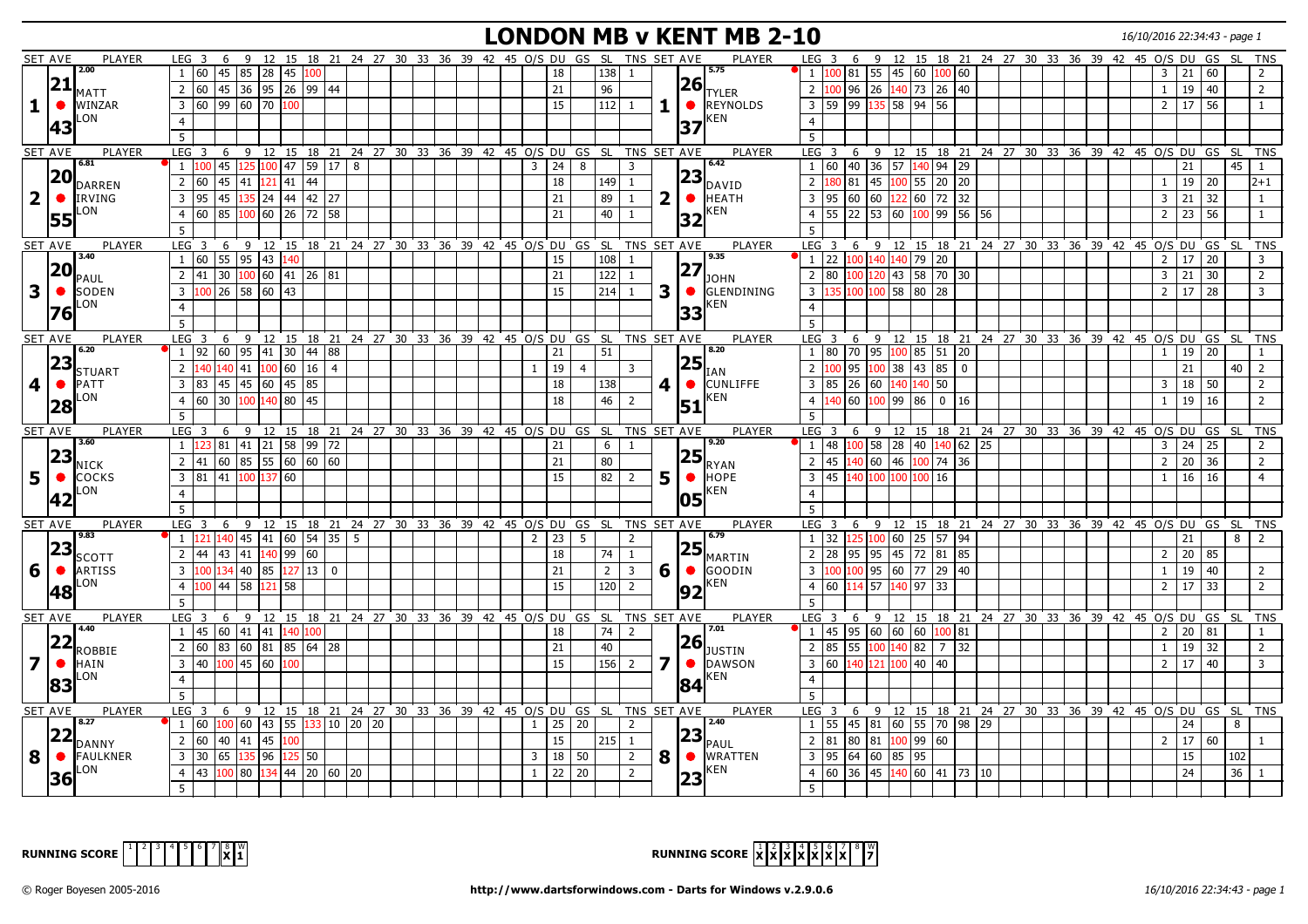#### **LONDON MB v KENT MB 2-10** 16/10/2016 22:34:46 - page 2

|          | SET AVE   | PLAYER                   | LEG            |              |              |    |                                      |       | 18           | 21                | 24 | 27                          | 30 33 | 36 | - 39 | 42 | 45 O/S DU                |    | GS             | - SL  |                | TNS SET AVE |                |           | <b>PLAYER</b>                   | LEG <sub>3</sub> |    |             |                              |              |             | 18     | - 21 | 24    | 27 | 30 | 33 36 39    |  | 42 45 O/S DU                            |    |    |                | GS SL TNS      |
|----------|-----------|--------------------------|----------------|--------------|--------------|----|--------------------------------------|-------|--------------|-------------------|----|-----------------------------|-------|----|------|----|--------------------------|----|----------------|-------|----------------|-------------|----------------|-----------|---------------------------------|------------------|----|-------------|------------------------------|--------------|-------------|--------|------|-------|----|----|-------------|--|-----------------------------------------|----|----|----------------|----------------|
|          |           | 4.80                     |                | 85           | 60           |    | 97 81                                |       |              |                   |    |                             |       |    |      |    |                          | 15 |                | 78    |                |             |                |           | 6.55                            |                  |    | 1   96   96 | 140 60                       |              | 39 70       |        |      |       |    |    |             |  | 3                                       | 18 | 70 |                |                |
|          | 24        | PAUL                     | $\overline{2}$ | 45 70        |              |    | 60 59                                |       |              | $140$ 38 41 32    |    |                             |       |    |      |    |                          | 24 |                | 16    |                |             |                |           | $\left 25\right _{\text{DAVE}}$ |                  |    | 39          | $ 80\rangle$                 |              | $135$ 43 64 |        | 20   | 20    |    |    |             |  |                                         | 22 | 20 |                |                |
| 9        |           | <b>KILLINGTON</b>        | 3 45           |              |              |    | $100$ 28 84 140                      |       |              |                   |    |                             |       |    |      |    |                          | 15 |                | 104   |                |             | 9 <sup>1</sup> |           | SALTER                          | 3                |    |             | $100$ 30 60 51 80            |              |             |        |      |       |    |    |             |  | 3                                       | 18 | 80 |                | $ 2+1 $        |
|          |           | LON                      |                |              |              |    |                                      |       |              |                   |    |                             |       |    |      |    |                          |    |                |       |                |             |                |           | KEN                             | $\overline{4}$   |    |             |                              |              |             |        |      |       |    |    |             |  |                                         |    |    |                |                |
|          |           |                          | 5              |              |              |    |                                      |       |              |                   |    |                             |       |    |      |    |                          |    |                |       |                |             |                | 91        |                                 | 5                |    |             |                              |              |             |        |      |       |    |    |             |  |                                         |    |    |                |                |
|          | SET AVE   | PLAYER                   | <b>LEG</b>     |              |              |    |                                      |       | 18           |                   | 24 | 27                          |       |    |      |    | 30 33 36 39 42 45 O/S DU |    | GS             | -SL   |                | TNS SET AVE |                |           | PLAYER                          | LEG              |    |             |                              | 12           |             | 18     | 21   | 24    | 27 |    |             |  | 30 33 36 39 42 45 O/S DU GS             |    |    |                | SL TNS         |
|          |           | 9.69                     |                |              |              | 45 | 96                                   | 45 41 |              |                   | 17 | $\Omega$                    |       |    |      |    |                          | 27 |                | 8     |                |             |                |           | 19.58                           |                  | 45 | 96          |                              | 28           | .1421       | 60     | 45   | 40 20 |    |    |             |  |                                         | 25 | 20 |                |                |
|          | 24        |                          |                |              | 60           |    | 54                                   |       | 96 22        | 32                |    |                             |       |    |      |    |                          | 19 | 32             |       |                |             |                |           | $\left 23\right _{\rm{LOHN}}$   |                  | 60 | 60          |                              | 45           | 100 128     |        | -4   |       |    |    |             |  |                                         | 21 |    | $\overline{4}$ |                |
| 10  ¢    |           | <b>MATTHEW</b><br>WILSON | 3 I            |              |              |    | 100 100 81 100 80 40                 |       |              |                   |    |                             |       |    |      |    | 3                        | 18 | $\vert$ 40     |       | 3              | 10          |                |           | <b>DYKE</b>                     | $\overline{3}$   |    |             | 76 43 44 44 40               |              |             |        |      |       |    |    |             |  |                                         | 15 |    | 58             |                |
|          |           | LON                      |                |              |              |    |                                      |       |              |                   |    |                             |       |    |      |    |                          |    |                |       |                |             |                |           | KEN                             |                  |    |             |                              |              |             |        |      |       |    |    |             |  |                                         |    |    |                |                |
|          | 105       |                          | $\overline{4}$ |              |              |    | .00 60 96 59 13036                   |       |              | 20                |    |                             |       |    |      |    |                          | 19 | 20             |       | $\overline{2}$ |             |                |           |                                 | $\overline{4}$   |    |             | 125   38   76   44   44   54 |              |             |        |      |       |    |    |             |  |                                         | 21 |    | 20             |                |
|          |           |                          | -5             |              |              |    |                                      |       |              |                   |    |                             |       |    |      |    |                          |    |                |       |                |             |                |           |                                 | 5                |    |             |                              |              |             |        |      |       |    |    |             |  |                                         |    |    |                |                |
|          | SET AVE   | PLAYER                   | <b>LEG</b>     |              |              |    |                                      |       | 18           | 21                | 24 | 27 30 33                    |       |    |      |    | 36 39 42 45 O/S DU       |    | GS             | -SL   |                | TNS SET AVE |                |           | PLAYER                          | LEG <sub>3</sub> |    |             |                              |              | 15          | - 18   | 21   | 24    | 27 |    | 30 33 36 39 |  | 42 45 O/S DU GS SL                      |    |    |                | <b>TNS</b>     |
|          |           | 7.59                     |                | $ 60\rangle$ | $ 43\rangle$ |    | 41 100 60 139                        |       |              |                   |    |                             |       |    |      |    |                          | 18 |                | 58    |                |             |                |           | 9.60                            |                  |    |             | 55 60 85 60 45               |              |             | 100 96 |      |       |    |    |             |  | 3                                       | 21 | 96 |                |                |
|          | <b>25</b> | DAVID                    | 2 85           |              | 60           |    |                                      |       |              | $140$ 45 60 55 56 |    |                             |       |    |      |    |                          | 20 | $\frac{1}{56}$ |       |                |             |                | 25        | <b>HARRY</b>                    |                  |    |             | 170 180 60 50 17             |              |             |        |      |       |    |    |             |  |                                         | 18 |    | $24 \mid 2+1$  |                |
|          |           | WAWRZEWSKI               | 3 <sup>1</sup> | .80 85       |              |    | 22 81 97                             |       |              |                   |    |                             |       |    |      |    |                          | 15 |                |       | $36 1+1$       |             |                |           | LANE                            |                  |    |             | LOO   60                     |              | 140 26 75   |        |      |       |    |    |             |  |                                         | 17 | 75 |                |                |
|          |           | LON                      | $\overline{4}$ |              |              |    | $.00 \, 100 \, 83 \, 41 \, 60 \, 93$ |       |              | 12                |    |                             |       |    |      |    |                          | 21 |                | 12    | $\overline{2}$ |             |                |           | KEN                             |                  |    |             | 4 40 100 55 84 140 58 24     |              |             |        |      |       |    |    |             |  | 3                                       | 21 | 24 |                | $\overline{2}$ |
|          | 65        |                          | -5             |              |              |    |                                      |       |              |                   |    |                             |       |    |      |    |                          |    |                |       |                |             |                |           |                                 | $5^{\circ}$      |    |             |                              |              |             |        |      |       |    |    |             |  |                                         |    |    |                |                |
|          | SET AVE   | PLAYER                   | <b>LEG</b>     |              |              |    |                                      |       | 18           | 21                | 24 | 27 30 33 36 39 42 45 O/S DU |       |    |      |    |                          |    |                | GS SL |                | TNS SET AVE |                |           | PLAYER                          | LEG <sub>3</sub> |    |             |                              | 12           |             |        |      |       |    |    |             |  | 15 18 21 24 27 30 33 36 39 42 45 0/S DU |    | GS |                | SL TNS         |
|          |           | 6.56                     |                | 81           | 45           |    | 140                                  |       |              | 55 100 57         |    |                             |       |    |      |    | 3                        | 24 |                |       |                |             |                |           | 6.40                            |                  | 60 | 45          | 45 60                        |              | 60          | 100 59 |      |       |    |    |             |  |                                         | 21 |    | 72             |                |
|          | 22        |                          | $\overline{2}$ | 43           | 70           | 40 |                                      |       | $140$ 100 48 | 40                |    |                             |       |    |      |    |                          | 21 |                | 20    |                |             |                | 23        |                                 |                  | 80 | 39          | $ 60\rangle$                 | 55           | 100   44    |        | 87   | 36    |    |    |             |  |                                         | 23 | 36 |                |                |
|          |           | MICHAEL<br><b>ARTISS</b> | $\overline{3}$ | 00 80        |              | 60 | 160                                  | 60    | 60           | 127               |    |                             |       |    |      |    |                          |    |                | 54    |                |             | L2l            |           | DAVE<br>SAINT                   |                  |    | 83          | l 60                         |              | 82          | 72     |      |       |    |    |             |  |                                         | 19 |    |                |                |
| $ 12 $ ' |           | LON                      |                |              |              |    |                                      |       |              |                   |    |                             |       |    |      |    |                          | 21 |                |       |                |             |                |           |                                 |                  |    |             |                              |              |             |        |      |       |    |    |             |  |                                         |    |    |                |                |
|          | 26        |                          | 4   81         |              | 81           |    | 100 43 85 51                         |       |              |                   |    |                             |       |    |      |    |                          | 18 |                | 60    |                |             |                | <b>56</b> |                                 | $\overline{4}$   |    |             | 140   41                     | $ 40\rangle$ | 45 95 40    |        |      |       |    |    |             |  |                                         | 19 | 40 |                |                |
|          |           |                          |                |              |              |    |                                      |       |              |                   |    |                             |       |    |      |    |                          |    |                |       |                |             |                |           |                                 |                  |    |             |                              |              |             |        |      |       |    |    |             |  |                                         |    |    |                |                |

| <b>Matthew Wilson 24.05</b><br>OP:       | Glandining 27 33<br> OP:<br>JUI          |
|------------------------------------------|------------------------------------------|
| <b>RUNNING SCORE</b><br><b>IV</b><br>ואו | <b>IVIV</b><br>INU SLUKE<br>$\mathbf{A}$ |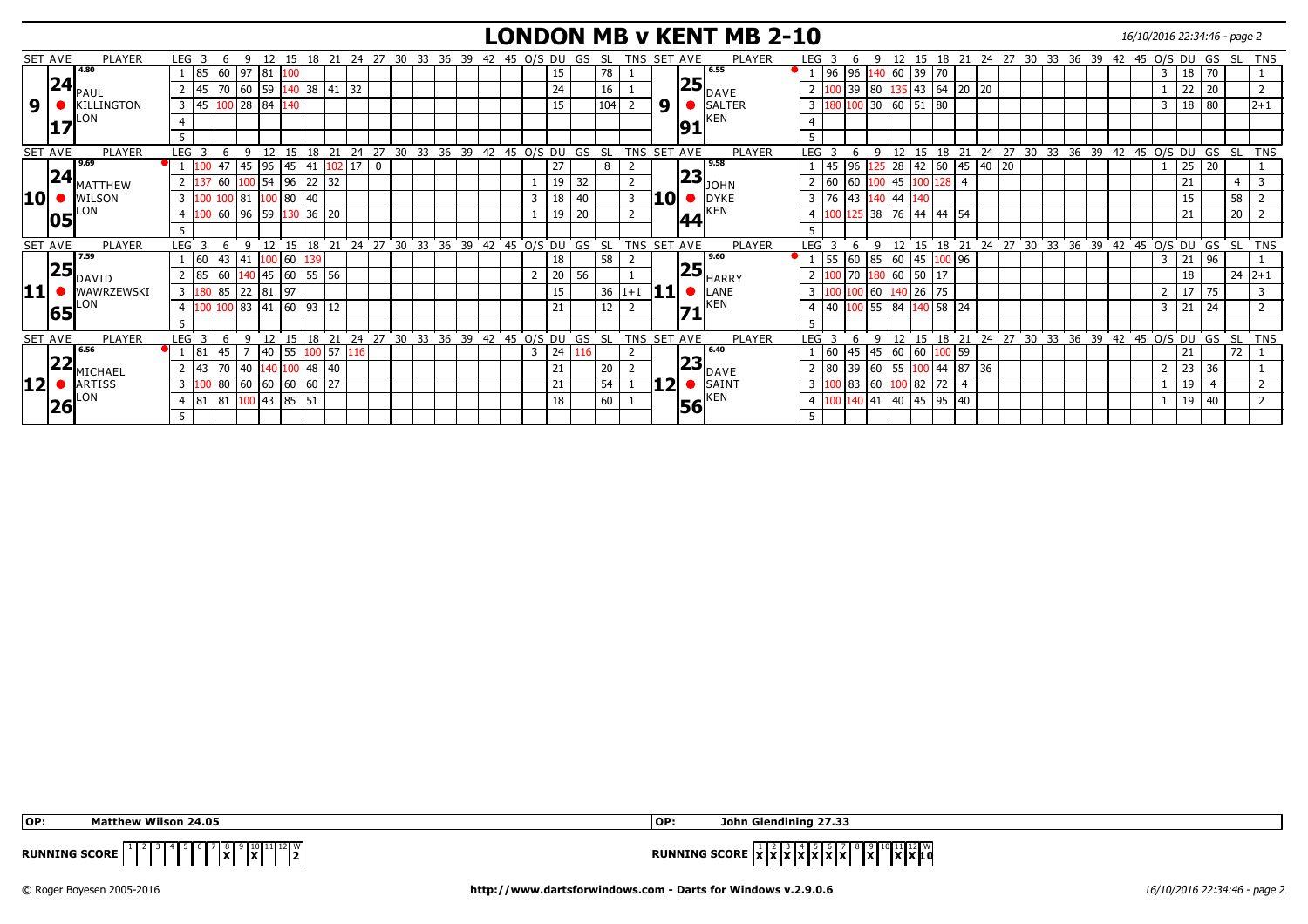# **LONDON MB v KENT MB 2-10** 16/10/2016 22:34:48 - page 3

**KENT MB**

| <b>PLAYER</b>         |   | W/L LWON LOST |       | <b>AVE TAVE</b> | <b>PTS</b> | <b>DRTS</b> | TON | $ TON+ $ | 180 | <b>TONS</b> | <b>PLAYER</b>         |   | W/L LWON LOST |    |       | AVE   TAVE | <b>PTS</b> |     | $ DRTS $ TON $ TON+ $ | 180   TONS |          |
|-----------------------|---|---------------|-------|-----------------|------------|-------------|-----|----------|-----|-------------|-----------------------|---|---------------|----|-------|------------|------------|-----|-----------------------|------------|----------|
| Matt Winzar           |   |               | 21.43 | 2.00            | 1157       | 54          |     |          |     |             | <b>Tyler Reynolds</b> | w |               |    | 26.37 | 5.75       | 1503       |     |                       |            |          |
| Darren Irving         |   |               | 20.55 | 6.81            | 1726       | 84          |     |          |     |             | David Heath           | W |               |    | 23.32 | 6.42       | 1959       | 84  |                       |            | $5 + 1$  |
| Paul Soden            |   | 0             | 20.76 | 3.40            | 1059       | 51          |     |          |     |             | John Glendining       | W |               |    | 27.33 | 9.35       | 1503       | 55  |                       |            |          |
| Stuart Patt           |   |               | 23.28 | 6.20            | 1769       | 76          |     |          |     |             | l Ian Cunliffe        | W |               |    | 25.51 | 8.20       | 1964       | 77  |                       |            |          |
| <b>Nick Cocks</b>     |   |               | 23.42 | 3.60            | 1335       | 57          |     |          |     |             | Ryan Hope             | W |               |    | 25.05 | 9.20       | 1503       | 60  |                       |            |          |
| <b>Scott Artiss</b>   |   |               | 23.48 | 9.83            | 1808       | 77          |     |          |     |             | Martin Goodin         | W |               |    | 25.92 | 6.79       | 1996       | 77  |                       |            |          |
| Robbie Hain           |   |               | 22.83 | 4.40            | 1233       | 54          |     |          |     |             | Justin Dawson         | W |               |    | 26.84 | 7.01       | 1503       | 56  |                       |            |          |
| Danny Faulkner        | w |               | 22.36 | 8.27            | 1789       | 80          |     |          |     |             | Paul Wratten          |   |               |    | 23.23 | 2.40       | 1858       | 80  |                       |            |          |
| Paul Killington       |   |               | 24.17 | 4.80            | 1305       | 54          |     |          |     |             | Dave Salter           | W |               |    | 25.91 | 6.55       | 1503       | 58  |                       |            | $5 + 1$  |
| Matthew Wilson        | w |               | 24.05 | 9.69            | 1996       | 83          |     |          |     |             | John Dyke             |   |               |    | 23.44 | 9.58       | 1922       | 82  |                       |            |          |
| David Wawrzewski      |   |               | 25.65 | 7.59            | 1898       | 74          |     |          |     | $6+1$       | Harry Lane            | W |               |    | 25.71 | 9.60       | 1980       | 77  |                       |            | $8 + 1$  |
| <b>Michael Artiss</b> |   |               | 22.26 | 6.56            | 1870       | 84          |     |          |     |             | Dave Saint            | W |               |    | 23.56 | 6.40       | 1932       | 82  |                       |            |          |
| <b>TOTALS</b>         |   |               | 22.88 | 0.00            | 18945      | 828         | 51  |          |     | $63 + 1$    | <b>I</b> TOTALS       |   | 32            | 11 | 25.00 | 0.00       | 21126      | 845 | 20                    |            | $74 + 3$ |

**LONDON MB**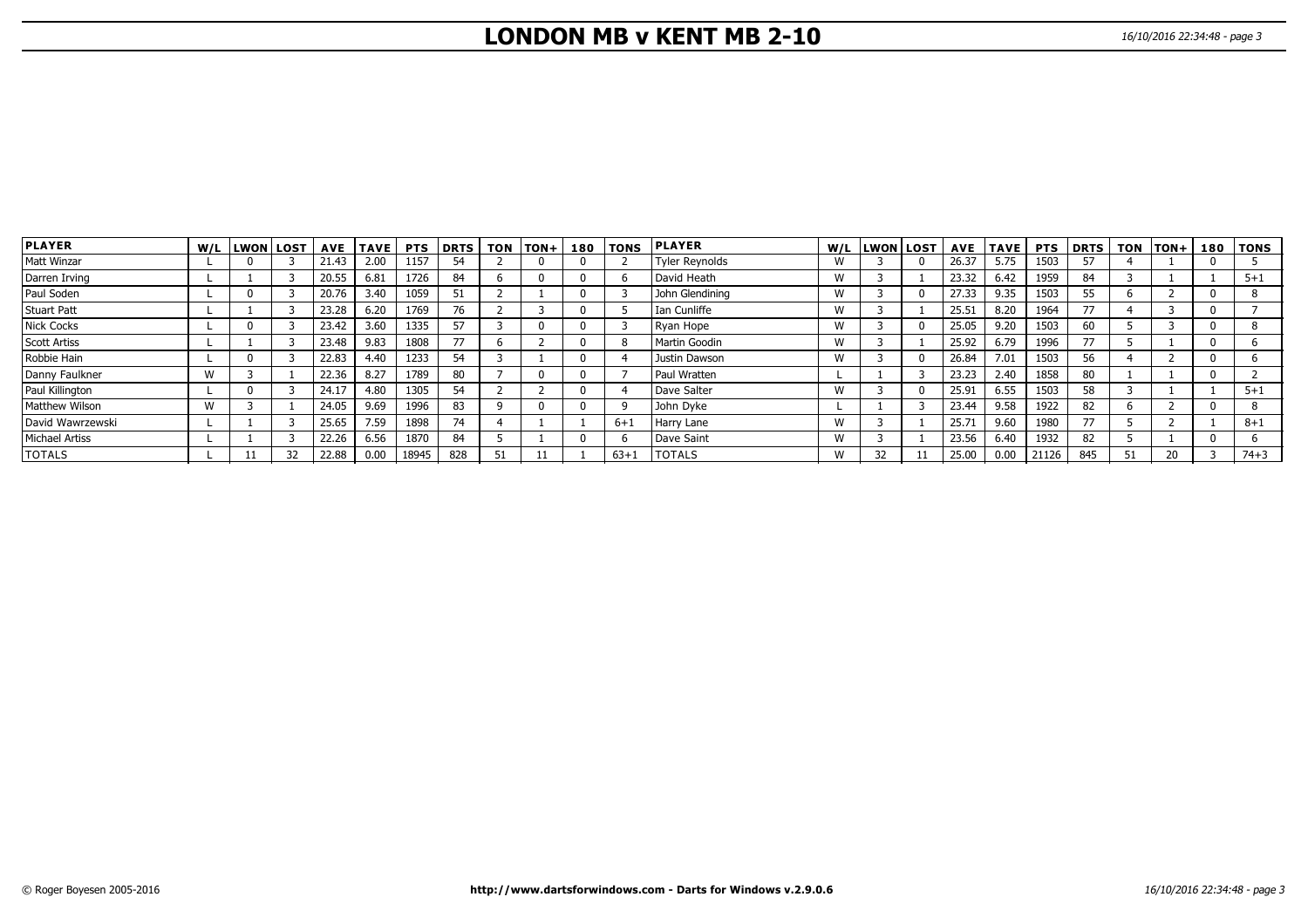### **LONDON WB v KENT WB 2-4** 16/10/2016 22:34:34 - page 1

| <b>SET AVE</b> | <b>PLAYER</b>          | LEG 3<br>6                    | 9                          | 12                                     |               | 15 18 21 24 27 30 33 36 39 42 45 0/S DU GS SL                    |             |                                                        |                             |    |                                                        |              |                |                          |            |                |       | TNS SET AVE    |    |              | PLAYER                      | LEG <sub>3</sub>                 | 6                                                                  | 9              |                |                        |                                                                         |              | 12 15 18 21 24 27 30 33 36 39 42 45 O/S DU GS SL                           |          |         |                             |                |                      |                  | <b>TNS</b>                                               |
|----------------|------------------------|-------------------------------|----------------------------|----------------------------------------|---------------|------------------------------------------------------------------|-------------|--------------------------------------------------------|-----------------------------|----|--------------------------------------------------------|--------------|----------------|--------------------------|------------|----------------|-------|----------------|----|--------------|-----------------------------|----------------------------------|--------------------------------------------------------------------|----------------|----------------|------------------------|-------------------------------------------------------------------------|--------------|----------------------------------------------------------------------------|----------|---------|-----------------------------|----------------|----------------------|------------------|----------------------------------------------------------|
|                | 3.00                   | 26<br>$\mathbf{1}$            | 45 55                      | l 26                                   | 39 80         |                                                                  |             |                                                        |                             |    |                                                        |              |                |                          | 30         |                | 60    |                |    |              | 2.33                        |                                  | $1 \overline{26}$ 25                                               | l 43 li        |                |                        | 133 43  95  34  62  20                                                  |              |                                                                            | $16$   4 |         |                             | 3              | 33<br>$\overline{4}$ |                  |                                                          |
| 16             |                        |                               |                            |                                        |               |                                                                  |             |                                                        |                             |    |                                                        |              |                |                          |            |                |       |                |    | 15           |                             |                                  |                                                                    |                |                |                        |                                                                         |              |                                                                            |          |         |                             |                |                      |                  |                                                          |
|                | <b>YNNE</b>            | 45<br>2 <sup>1</sup>          |                            |                                        |               | 26 83 42 97 47 59 34 43 0                                        |             |                                                        |                             |    |                                                        |              |                |                          | 30         |                | 25    |                |    |              | SANDRINE                    | $2 \mid 95$                      |                                                                    |                |                |                        |                                                                         |              | $\begin{bmatrix} 29 & 41 & 67 & 83 & 96 & 33 & 17 & 20 & 20 \end{bmatrix}$ |          |         |                             | $\overline{3}$ | $30 \mid 20$         |                  |                                                          |
|                | <b>BIONDINI</b>        | $3 \mid 45$<br>85 41          |                            |                                        |               | $100\,100\,25\,50\,55$                                           |             |                                                        |                             |    |                                                        |              |                | 3                        | 24         | 55             |       | 2              |    |              | <b>VALVERDE</b>             |                                  | 3 25 100 30 79 41 47 31 41                                         |                |                |                        |                                                                         |              |                                                                            |          |         |                             |                | 24                   | 107 <sup>1</sup> |                                                          |
|                | .ON                    | 45<br>39 85<br>4              |                            | 55 68 22                               |               |                                                                  |             | $\vert$ 26 $\vert$ 45 $\vert$ 28 $\vert$ 40 $\vert$ 32 |                             |    | 16                                                     |              |                | 3                        | 36         | 16             |       |                |    |              | KEN                         | $\overline{4}$                   | 6<br> 41                                                           | 60 65          |                |                        | $46 \mid 45 \mid 30$                                                    |              | 40 29 69 21                                                                |          |         |                             |                | 33                   | 49               |                                                          |
|                |                        | 60<br>5<br>24                 | 60                         | 26                                     | 43            | 41<br>41                                                         | ۱OO         | 58                                                     |                             |    |                                                        |              |                |                          | 27         |                | 48    |                |    |              |                             | 5 <sup>1</sup><br>30             | 95                                                                 | 95             | 28             | 83<br>42               | l 24                                                                    | 40           | 24<br>40                                                                   |          |         |                             |                | 29<br>40             |                  |                                                          |
| <b>SET AVE</b> | <b>PLAYER</b>          | $LEG$ 3<br>6                  |                            |                                        | 15            | 18<br>21                                                         | 24          |                                                        | $27 \overline{\smash{)}30}$ |    |                                                        |              |                | 33 36 39 42 45 0/S DU GS |            |                | SL SL | TNS SET AVE    |    |              | PLAYER                      | LEG<br>$\overline{\mathbf{3}}$   |                                                                    | $\mathsf{Q}$   | 12             | 15                     | 18<br>21                                                                | 24           | 27                                                                         |          |         | 30 33 36 39 42 45 O/S DU GS |                |                      | É SL             | <b>TNS</b>                                               |
|                | 2.01                   | 41 60<br>43                   |                            |                                        |               | 40  41  100  60  44  27  13  16                                  |             |                                                        |                             |    |                                                        |              |                |                          | 33         |                | 16    |                |    |              | 1.80                        | $1 \overline{26}$                | 80                                                                 | 95 30          |                |                        |                                                                         |              | 30 40 70 52 23 17 38                                                       |          |         |                             |                | $31 \mid 38$         |                  |                                                          |
| 15             | <b>KELLY</b>           | 30<br>45 60<br>2 <sup>1</sup> |                            | 41  45  41                             |               | 101                                                              |             |                                                        |                             |    |                                                        |              |                |                          | 21         |                | 138   |                |    | $ 17\rangle$ | SUZANNE                     | $2 \mid 85$                      | 45                                                                 | 41 80          |                |                        | 41 26 85                                                                | 98           |                                                                            |          |         |                             | 3              | $24$ 98              |                  |                                                          |
| 2              | LIVETT                 | 3 63                          | $24 \mid 45$               |                                        |               | 41   85   21   60   60                                           |             | 90                                                     | 0                           |    |                                                        |              |                |                          | 30         |                | 12    |                | כ  |              | CAMPFIELD                   | $3 \mid 55$                      | 60                                                                 | 33             | 35 38          |                        | $180$ 28                                                                |              | $17 \mid 15 \mid 40$                                                       |          |         |                             | 3              | 30   40              |                  | $ 1+1 $                                                  |
|                | ON                     |                               |                            |                                        |               |                                                                  |             |                                                        |                             |    |                                                        |              |                |                          |            |                |       |                |    |              | KEN                         | $\overline{4}$                   |                                                                    |                |                |                        |                                                                         |              |                                                                            |          |         |                             |                |                      |                  |                                                          |
| 192            |                        | $\overline{4}$                |                            |                                        |               |                                                                  |             |                                                        |                             |    |                                                        |              |                |                          |            |                |       |                |    | 68           |                             |                                  |                                                                    |                |                |                        |                                                                         |              |                                                                            |          |         |                             |                |                      |                  |                                                          |
|                |                        | 5                             |                            |                                        |               |                                                                  |             |                                                        |                             |    |                                                        |              |                |                          |            |                |       |                |    |              |                             | 5                                |                                                                    |                |                |                        |                                                                         |              |                                                                            |          |         |                             |                |                      |                  |                                                          |
| <b>SET AVE</b> | PLAYER<br>4.55         | $LEG$ 3<br>-6                 |                            |                                        |               | 9 12 15 18 21 24 27 30 33 36 39 42 45 O/S DU GS SL TNS SET AVE   |             |                                                        |                             |    |                                                        |              |                |                          |            |                |       |                |    |              | PLAYER<br>4.40              | $LEG$ 3                          | 6                                                                  | 9۰             |                |                        |                                                                         |              | 12 15 18 21 24 27 30 33 36 39 42 45 0/S DU GS SL                           |          |         |                             |                |                      |                  | <b>TNS</b>                                               |
| 16             |                        | 30<br>100 40<br>$\mathbf{1}$  |                            | 22                                     | 41 24         |                                                                  | 43 81       |                                                        | 80 20 10                    |    |                                                        |              |                |                          | 33         |                | 10    |                |    | <b>15</b>    |                             | 1 60                             | 60                                                                 | 9              | 100            |                        | 45 24 45                                                                |              | 38 80 10 16 14                                                             |          |         |                             |                | $34$ 14              |                  |                                                          |
|                | JANE                   | 83<br>2 <sup>1</sup><br>60    | 26                         | 85                                     | 41 45         |                                                                  | 41 60       | 20                                                     | 40                          |    |                                                        |              |                |                          | 28         | 40             |       |                |    |              | <b>I</b> STEFF              | $\overline{2}$<br>22             | 36                                                                 | 45             | 45             | 26<br>45               | 140                                                                     | 26 22        |                                                                            |          |         |                             |                | 27                   | 94               |                                                          |
|                | <b>BIGGS</b>           | 3 60<br>60                    | 58                         | l 25                                   | 81 45         |                                                                  |             | 81 32 20 25 14                                         |                             |    |                                                        |              |                | $\overline{2}$           | 32         | 14             |       |                | 3  |              | DUCHESNE                    | 3 <sup>1</sup><br>41             | 45                                                                 | 60             | 17             |                        | 80 26 41                                                                |              | $41 \mid 60 \mid 50 \mid 30$                                               |          |         |                             |                | 33                   | 10 <sup>°</sup>  |                                                          |
| 99             | ON.                    | 4 4 1<br>26                   | 3                          | 41  81  41                             |               |                                                                  | $100$  11   | 60 32                                                  |                             |    |                                                        |              |                |                          | 30         |                | 65    |                |    | 30           | IKEN                        | $\overline{4}$<br>24             | 100                                                                | 45             | 41             |                        | 43   60   3                                                             |              | 55 41 89                                                                   |          |         |                             | 3              | 30 89                |                  |                                                          |
|                |                        | 81 50<br>$5 \mid 121$         |                            | 43                                     | 140           | $\begin{array}{c} \n 32\n \end{array}$<br>134                    |             |                                                        |                             |    |                                                        |              |                |                          | 20         | 32             |       | $\overline{2}$ |    |              |                             | 5 <sub>1</sub>                   | $\overline{60}$                                                    | 41             | 22             | 9<br>41                | 45                                                                      |              |                                                                            |          |         |                             |                | 21                   |                  | $183$   $1$                                              |
| SET AVE        | <b>PLAYER</b>          | LEG <sub>3</sub><br>-6        | Q                          | 12                                     | 15            | 18 21 24 27 30 33 36 39 42 45 0/S DU GS SL                       |             |                                                        |                             |    |                                                        |              |                |                          |            |                |       | TNS SET AVE    |    |              | PLAYER                      | LEG <sub>3</sub>                 | 6                                                                  | $\mathsf q$    | 12             | 15                     |                                                                         |              | 18 21 24 27 30 33 36 39 42 45 0/S DU GS                                    |          |         |                             |                |                      |                  | SL TNS                                                   |
|                | 1.40                   | 22<br>65                      | 11                         | 55                                     | 77 59         |                                                                  | 30 30       | 26                                                     | 74 20                       |    |                                                        |              |                |                          | 33         |                | 32    |                |    |              | 4.09                        | $1 \mid 45$                      | 81                                                                 | 43             | 41             | 30 81                  | $ 26\rangle$                                                            | $41 \mid 42$ | 34                                                                         | 37       |         |                             | $\overline{3}$ | 33 37                |                  |                                                          |
| 14             | <b>ISA</b>             | 78<br>2 I<br>6                | 9                          | 60 26 44                               |               |                                                                  |             | $7$ 38 65 58 32 66 12                                  |                             |    |                                                        |              |                | $\overline{3}$           | 39         | 12             |       |                |    | 15           | DUNE                        | $2 \mid 81$                      | 41                                                                 | 30             | $\overline{7}$ |                        |                                                                         |              | 45 50 41 41 41 58 34 16 0                                                  |          |         |                             |                | 39                   | 16               |                                                          |
| 4 I            | <b>DUNFORD</b>         | 3 92<br>85 98                 |                            | 41 45 40                               |               | 68                                                               | $\mathbf 0$ | $0 \mid 32$                                            |                             |    |                                                        |              |                | 3                        | $\vert$ 30 | 32             |       |                | 4  |              | STACEY                      | $3 \mid 41$                      | 45                                                                 | 85 60          |                |                        | $58 \mid 41 \mid 45$                                                    | $51 \mid 43$ |                                                                            |          |         |                             |                | 27                   | 32               |                                                          |
|                | ON                     | 39<br>45<br>4                 | 78                         | 98                                     |               | 14 140 55                                                        | 8           |                                                        |                             |    |                                                        |              |                |                          | 24         |                | 24    |                |    |              | KEN                         | 4 60                             | 122                                                                | 66             | 115            | 11 85                  | 45                                                                      | $57 \mid 40$ |                                                                            |          |         |                             |                | 25<br>40             |                  |                                                          |
| 176            |                        | 39                            | 26                         | 30                                     | 12 60         | 23                                                               | 34          | 63                                                     | 33 38                       |    |                                                        |              |                |                          | 33         |                | 102   |                |    | 65           |                             | 5<br>24                          | 60                                                                 | 58             | 45             | 22                     | 120                                                                     | 14 12        |                                                                            | 10       |         |                             | 3              | 33<br>$\overline{2}$ |                  |                                                          |
| <b>SET AVE</b> | PLAYER                 | -5<br>$LEG \ 3$               | -9                         | 12                                     | <sup>15</sup> | 18 21                                                            |             | 24 27 30 33 36 39 42 45 0/S DU GS SL                   |                             |    |                                                        |              |                |                          |            |                |       | TNS SET AVE    |    |              | PLAYER                      | LEG <sub>3</sub>                 | $\epsilon$                                                         | 9              | 12             | 18<br>15               | 21                                                                      |              | 24 27 30 33 36 39 42 45 O/S DU GS                                          | 2        |         |                             |                |                      | SL SL            | 2<br>TNS                                                 |
|                | 3.57                   | 6<br>33<br>60 60              |                            | 100 81 47                              |               | 28                                                               |             | 33   19   16                                           |                             |    |                                                        |              |                |                          | 30         |                | 24    |                |    |              | 2.01                        | 22                               | 45                                                                 | 26             | $\sqrt{60}$    |                        | $26 \mid 50 \mid 25$                                                    | 45 64        |                                                                            | 77 61    |         |                             | $\overline{3}$ | 33   61              |                  |                                                          |
| 14             |                        |                               |                            |                                        |               |                                                                  |             |                                                        |                             |    |                                                        |              |                |                          |            |                |       |                |    | 13           |                             |                                  |                                                                    |                |                |                        |                                                                         |              |                                                                            |          |         |                             |                |                      |                  |                                                          |
|                |                        | 33<br>45<br>$\overline{2}$    | 41                         | 45                                     | 41 30         |                                                                  | 60 45       |                                                        | 23 98 20                    | 20 |                                                        |              |                | 3                        | 36         | 20             |       |                |    |              | <b>I</b> KELLY              | $\overline{2}$<br>61             | 80                                                                 | $\overline{3}$ | 45             | $\overline{23}$<br>101 | 124                                                                     |              | 20 32 21                                                                   | 44       |         |                             |                | 33                   | 47               |                                                          |
| 5              | <b>HOLT</b>            | 3 4 1                         | 120 41                     |                                        |               | 11  85  26  40  59  38  40                                       |             |                                                        |                             |    |                                                        |              |                | 3                        | 30         | 40             |       | 1              | 5. |              | <b>WESTLAKE</b>             | $3 \mid 21$                      | 100                                                                | l 26           | 27             |                        |                                                                         |              | 45   29   29   42   59   57                                                |          |         |                             |                | 30 <sup>°</sup>      |                  | $66$   1                                                 |
| 24             | ON.                    | 41 81<br>13<br>4              |                            |                                        |               | $\boxed{41}$ $\boxed{41}$ 60 $\boxed{41}$ 137                    |             | 16 <sup>1</sup>                                        | $0 \mid 18$                 |    | 10 <sup>1</sup><br>$\mathbf 0$                         | $\mathbf{0}$ | $\overline{2}$ |                          | 43         | $\overline{2}$ |       |                |    | 63           | KEN                         | 41<br>$\overline{4}$             | 22                                                                 | $\frac{1}{95}$ |                |                        |                                                                         |              | 33 45 22 45 32 60 66 20 10                                                 |          | $0$ $0$ |                             |                | 42                   | 10               |                                                          |
|                |                        | 5                             |                            |                                        |               |                                                                  |             |                                                        |                             |    |                                                        |              |                |                          |            |                |       |                |    |              |                             | $5^{\circ}$                      |                                                                    |                |                |                        |                                                                         |              |                                                                            |          |         |                             |                |                      |                  |                                                          |
|                | <b>PLAYER</b>          | LEG <sub>3</sub>              |                            |                                        |               | 6 9 12 15 18 21 24 27 30 33 36 39 42 45 O/S DU GS SL TNS SET AVE |             |                                                        |                             |    |                                                        |              |                |                          |            |                |       |                |    |              | PLAYER                      | LEG <sub>3</sub>                 |                                                                    |                |                |                        |                                                                         |              |                                                                            |          |         |                             |                |                      |                  | 6 9 12 15 18 21 24 27 30 33 36 39 42 45 O/S DU GS SL TNS |
| <b>SET AVE</b> |                        |                               |                            |                                        |               |                                                                  |             |                                                        |                             |    | $\begin{array}{ c c c c c } \hline 0 & 16 \end{array}$ |              |                |                          | 39         |                | 4     |                |    |              | 3.40                        |                                  | 45                                                                 |                |                |                        |                                                                         |              | 41  60  60  60  60  21  42  51   0  19   2                                 |          |         |                             | $\overline{z}$ | 38<br>$\overline{2}$ |                  |                                                          |
|                | 2.00                   | 40                            |                            | 45  60  60  45  80  26  57  49  19   0 |               |                                                                  |             |                                                        |                             |    |                                                        |              |                |                          |            |                |       |                |    |              |                             |                                  |                                                                    |                |                |                        |                                                                         |              |                                                                            |          |         |                             |                |                      |                  |                                                          |
| 14             |                        | 2 <sup>1</sup><br>41          | $26 \left  100 \right  60$ |                                        | $100\,60$     |                                                                  | 28 46       |                                                        |                             |    |                                                        |              |                |                          | 24         |                | 40 l  | $\overline{2}$ |    | <b>16</b>    |                             |                                  | $2 \mid 45 \mid 80$                                                |                |                |                        | $\boxed{45}$ $\boxed{43}$ $\boxed{100}$ 60 $\boxed{58}$ 50 $\boxed{20}$ |              |                                                                            |          |         |                             | 2              | $26 \mid 20$         |                  |                                                          |
|                | NIKKI<br><b>PATTEN</b> | 3 3 3 3                       |                            |                                        |               |                                                                  |             |                                                        |                             |    |                                                        |              |                |                          | 30         |                | 93    |                |    |              | MELISSA<br>$\bullet$ STACEY |                                  |                                                                    |                |                |                        |                                                                         |              | $0$ $\vert 0$ $\vert 32$                                                   |          |         |                             |                | $28 \mid 32$         |                  | 2                                                        |
| 6              | ON                     |                               |                            |                                        |               |                                                                  |             |                                                        |                             |    |                                                        |              |                |                          |            |                |       |                | 6  |              | KEN                         |                                  | $3 \mid 41 \mid 41 \mid 41 \mid 140 \mid 100 \mid 46 \mid 60 \mid$ |                |                |                        |                                                                         |              |                                                                            |          |         |                             |                |                      |                  |                                                          |
| 69             |                        | 5                             |                            |                                        |               |                                                                  |             |                                                        |                             |    |                                                        |              |                |                          |            |                |       |                |    | 134          |                             | $\overline{4}$<br>5 <sup>5</sup> |                                                                    |                |                |                        |                                                                         |              |                                                                            |          |         |                             |                |                      |                  |                                                          |

 $\mathbf{x}$ <sup>4</sup> $\mathbf{x}$ <sup>5</sup> $\mathbf{x}$ <sup>6</sup> $\mathbf{x}$ 

**RUNNING SCORE**  $\begin{bmatrix} 1 & 2 & 3 \ 1 & \mathbf{X} \end{bmatrix}$ 

 **OP: Jane Biggs 16.99 OP: Suzanne Campfield 17.68**